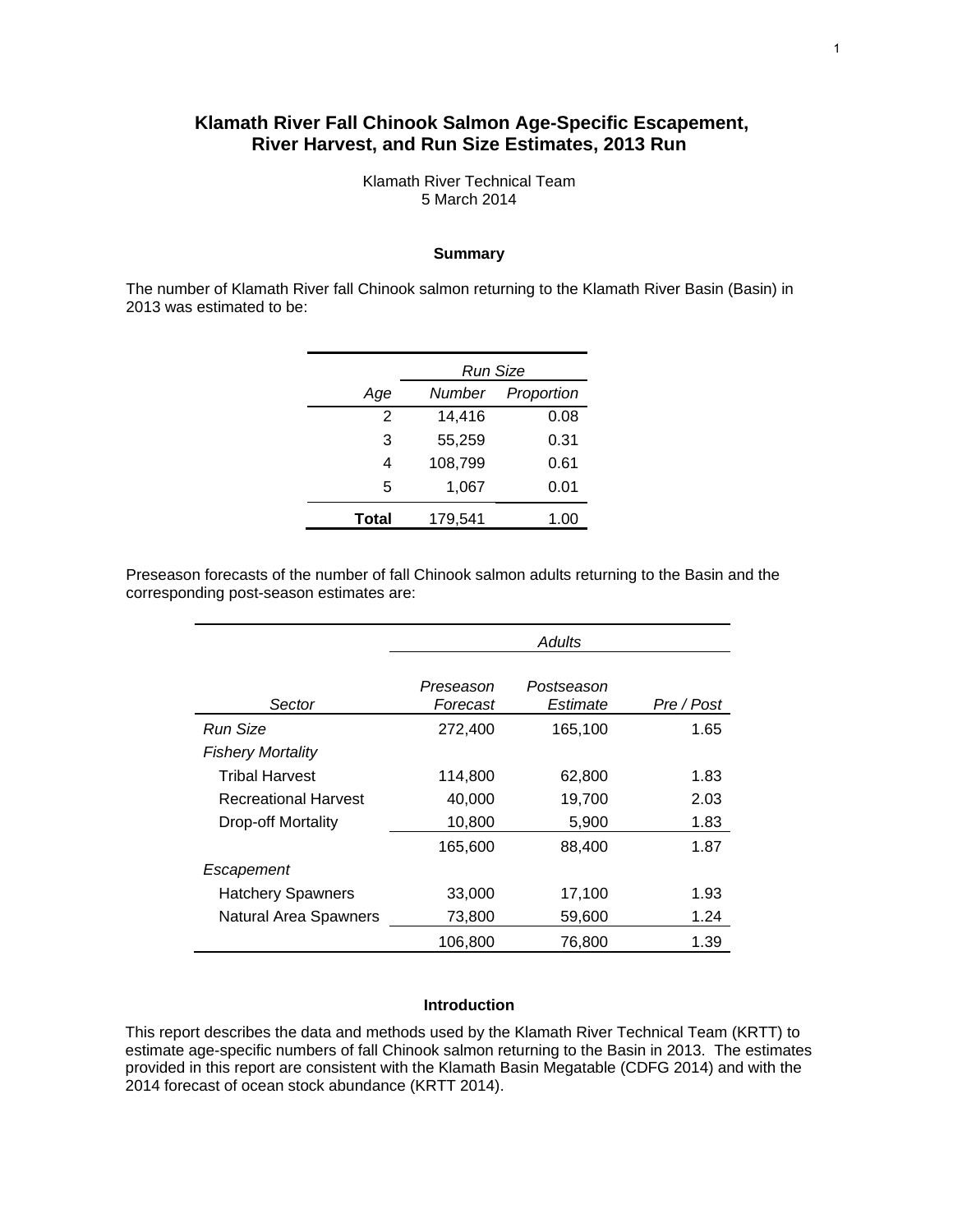Age-specific escapement estimates for 2013 and previous years, coupled with the coded-wire tag (CWT) recovery data from Basin hatchery stocks, allow for a cohort reconstruction of the hatchery and natural components of Klamath River fall Chinook salmon (Goldwasser et al. 2001, Mohr 2006a, KRTT 2014). Cohort reconstruction enables forecasts to be developed for the current year's ocean stock abundance, ocean fishery contact rates, and percent of spawners expected in natural areas (KRTT 2014). These forecasts are necessary inputs to the Klamath Ocean Harvest Model (Mohr 2006b), the model used by the Pacific Fishery Management Council to forecast the effect of fisheries on Klamath River fall Chinook salmon.

#### **Methods**

The KRTT obtained estimates of abundance and age composition separately for each sector of harvest and escapement (Appendix B and C). Random and nonrandom sampling methods of various types were used throughout the Basin (Table 1) to estimate the numbers of fall Chinook salmon in the 2013 run and to obtain the data from which the Klamath Basin Megatable totals and estimates of age composition were derived. The KRTT relied on surrogate data for estimating age composition where the sample of scales was insufficient, or altogether lacking, within a particular sector.

Estimates of age composition were based on random samples of scales (Table 2) whenever possible. Generally, each scale was aged independently by two trained readers. In cases of disagreement, a third read was used to arbitrate. Statistical methods (Cook and Lord 1978, Cook 1983, Kimura and Chikuni 1987) were used to correct the reader-assigned age composition estimates for potential bias based on the known-age vs. read-age validation matrices. The method used to combine the random sample's known ages (for CWT fish) and unknown read ages for estimation of the escapement or harvest age composition is described in Appendix A.

For cases in which scales were believed to be non-representative of the age-2 component, the KRTT relied on analysis of length-frequency histograms. In these cases, all fish less than or equal to a given fork-length "cutoff" were assumed to be age-2, and all fish greater than the cutoff length were assumed to be adults. The cutoff value varied by sector, and was based on location of the length-frequency nadir and, if appropriate, the length-frequency of known-age fish. As before, scales were used to estimate the age composition of adults (Appendix A).

An indirect method was used to estimate age composition for natural spawners in the Trinity River above the Willow Creek Weir (WCW). Age-specific numbers of fall Chinook salmon that immigrated above WCW were estimated by applying the age composition from scales collected at the weir to the estimate of total abundance above the weir. Next, the age composition of returns to Trinity River Hatchery and the harvest above WCW were estimated. The age composition of natural spawners above the weir was then estimated as the age-specific abundances above the WCW, minus the age-specific hatchery and harvest totals.

The specific protocols used to develop estimates of age composition for each sector are provided in Table 3. An alternative method was used to estimate the age composition of escapement to the Shasta River for the 2013 run. The method is described in Appendix H. A summary of the KRTT minutes specific to each sector is given in Appendix B for the Klamath River and Appendix C for the Trinity River.

#### **Results**

A total of 9,854 scales from 17 different sectors were aged for this analysis (Table 2). Of these, 698 were from known-age CWT fish. Known-age scales provide a direct check, or "validation", of accuracy of the scale-based age estimates (Tables 4a and 4b, Appendices E and F). Overall, the scale-based ages were generally accurate. Accuracy within the Trinity Basin was 100% for age-2 fish, 97% for age-3 fish, and 99% for age-4 fish. Accuracy within the Klamath River Basin was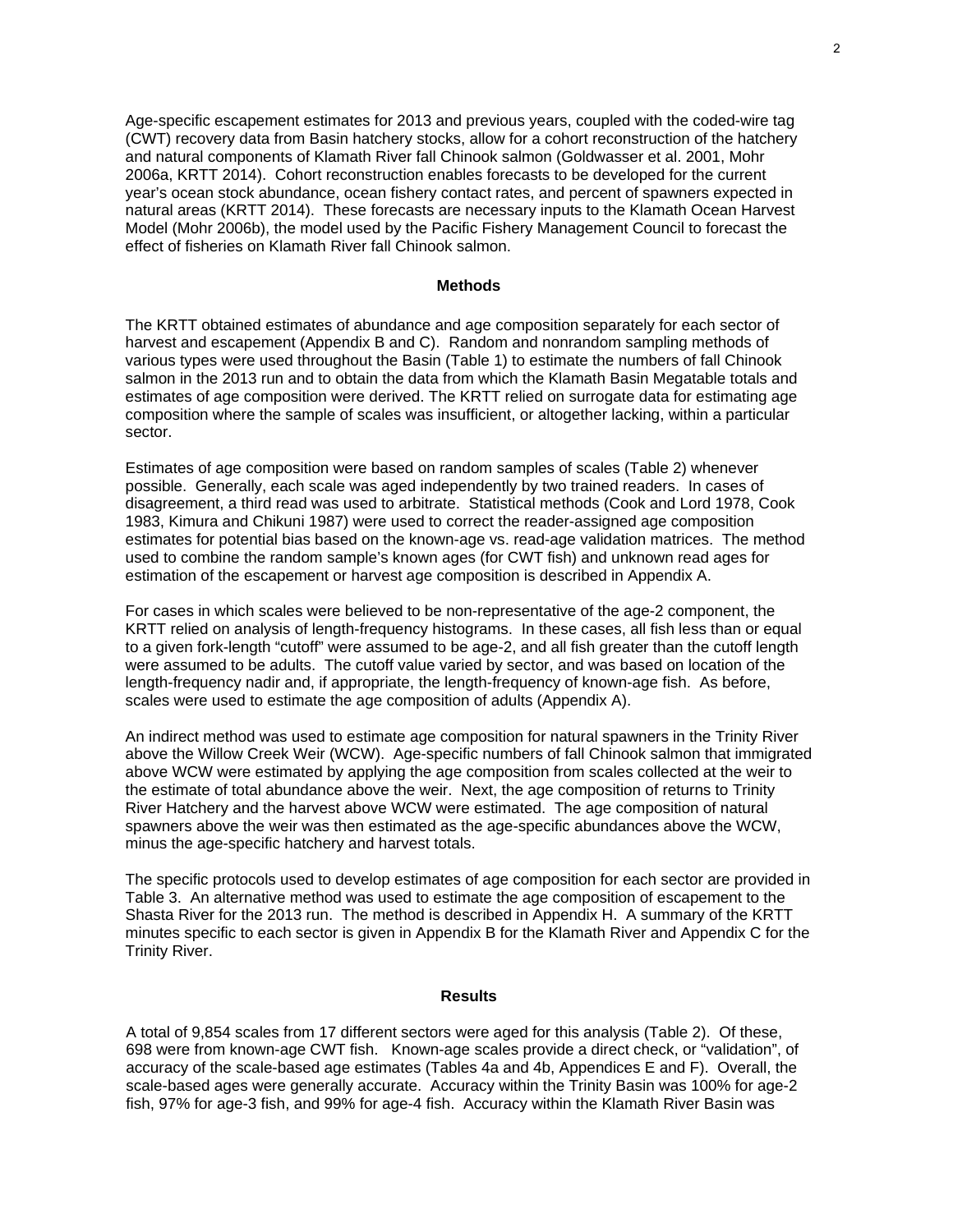100% for age-2 fish, 93% for age-3 fish, and 96% for age-4 fish. In both the Trinity and Klamath Basins, no age-5 known-age fish were available for use in the validation matrices and thus 100% accuracy for age-5 scale ages is assumed. The statistical bias-adjustment methods employed are intended to correct for scale-reading bias, but the methods assume that the known-age versus read-age validation matrices are themselves well estimated (Kimura and Chikuni 1987).

Table 5 presents estimates of age-specific returns to Basin hatcheries and spawning grounds, as well as Basin harvest by tribal and recreational fisheries and the drop-off mortality associated with those fisheries. Table 6 displays the Table 5 estimates as proportions. Calculations underlying the results summarized in Table 5 are presented in Appendix F.

The final estimates of the 2012 Klamath Basin age composition were slightly modified from the preliminary age composition. Final estimates are presented in Appendix G.

#### **List of Acronyms and Abbreviations**

| ad-clipped   | adipose fin removed                                                              |
|--------------|----------------------------------------------------------------------------------|
| <b>CDFW</b>  | California Department of Fish and Wildlife                                       |
| CWT          | coded-wire tag                                                                   |
| EST          | Klamath River estuary                                                            |
| FL.          | fork length                                                                      |
| HVT          | Hoopa Valley Tribe                                                               |
| IGH.         | Iron Gate Hatchery                                                               |
| KRTAT        | Klamath River Technical Advisory Team                                            |
| KRTT         | Klamath River Technical Team                                                     |
| KT           | <b>Karuk Tribe</b>                                                               |
| <b>LRC</b>   | Lower Klamath River Creel                                                        |
| <b>MKWC</b>  | Mid-Klamath Watershed Council                                                    |
| M&U          | Klamath River below Weitchpec: "middle" section (Hwy 101-Surpur Cr.) and "upper" |
|              | section (Surpur Cr.—Trinity River)                                               |
| <b>NCRC</b>  | Northern California Resource Center                                              |
| QVIR         | <b>Quartz Valley Indian Reservation</b>                                          |
| SCS          | <b>Siskiyou County Schools</b>                                                   |
| <b>SRCD</b>  | Siskiyou Resource Conservation District                                          |
| <b>SRRC</b>  | <b>Salmon River Restoration Council</b>                                          |
| TRH.         | <b>Trinity River Hatchery</b>                                                    |
| UR TRIBS     | <b>Upper Klamath River Tributaries</b>                                           |
| <b>USFS</b>  | U.S. Forest Service                                                              |
| <b>USFWS</b> | U.S. Fish and Wildlife Service                                                   |
| WCW          | Willow Creek Weir                                                                |
| YT           | <b>Yurok Tribe</b>                                                               |
| <b>YTFP</b>  | Yurok Tribal Fisheries Program                                                   |

#### **Literature Cited**

- CDFW (California Department of Fish and Wildlife). 2014. Klamath River basin fall Chinook salmon spawner escapement, in-river harvest and run-size estimates, 1978–2013. Available from W. Sinnen, CDFW, 5341 Ericson Way, Arcata, CA 95521.
- Cook, R.C. and G.E. Lord. 1978. Identification of stocks of Bristol Bay sockeye salmon, *Oncorhynchus nerka*, by evaluating scale patterns with a polynomial discriminant method. Fishery Bulletin 76:415–423.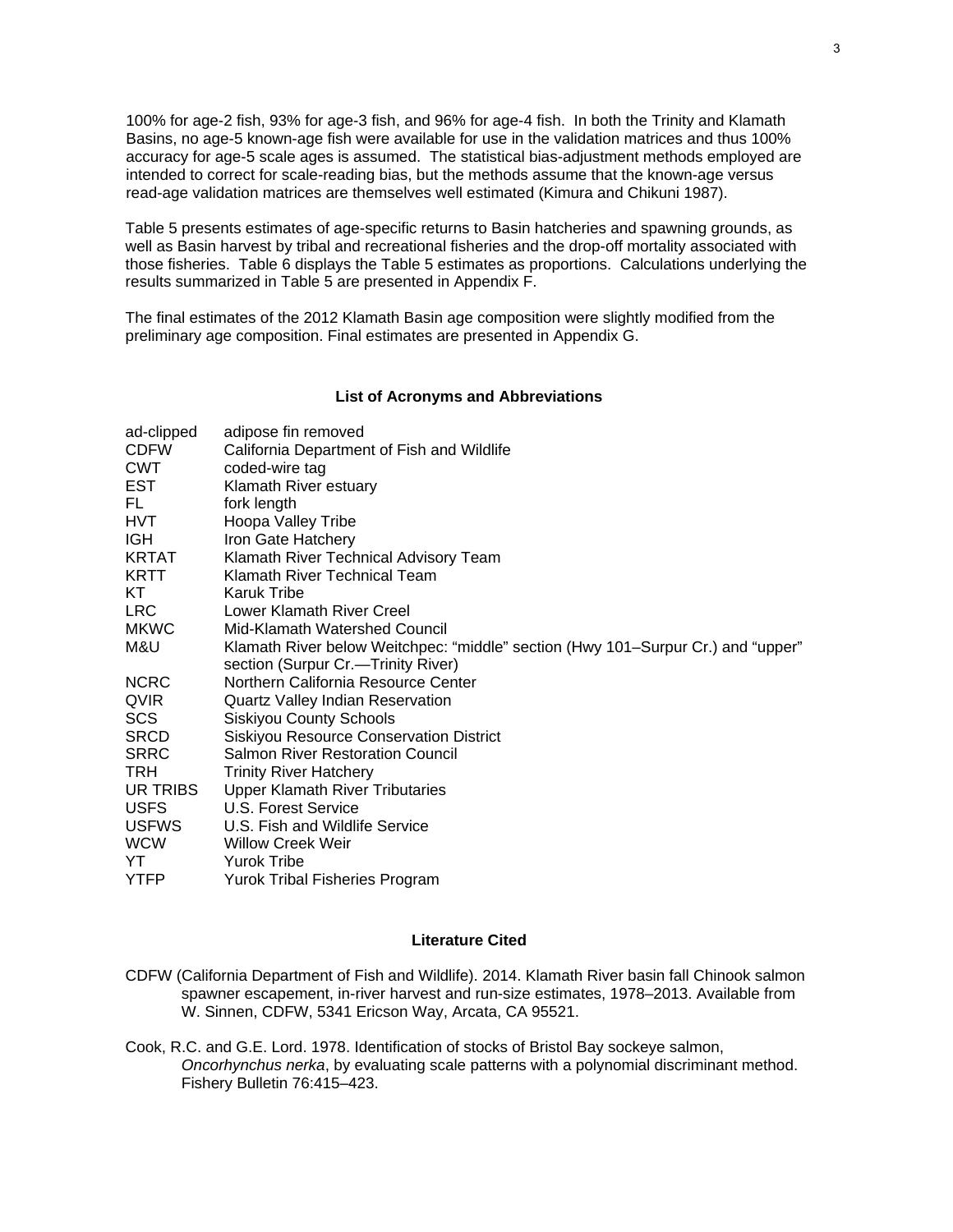- Cook, R.C. 1983. Simulation and application of stock composition estimators. Canadian Journal of Fisheries and Aquatic Sciences 40:2113–2118.
- Goldwasser, L., M.S. Mohr, A.M. Grover, and M.L. Palmer-Zwahlen. 2001. The supporting databases and biological analyses for the revision of the Klamath Ocean Harvest Model. Available from M.S. Mohr, National Marine Fisheries Service, 110 Shaffer Road, Santa Cruz, CA 95060.
- Kimura, D.K. and Chikuni, S. 1987. Mixtures of empirical distributions: an iterative application of the age-length key. Biometrics 43:23–35.
- KRTT (Klamath River Technical Team). 2014. Ocean abundance projections and prospective harvest levels for Klamath River fall Chinook, 2014 season. Available from the Pacific Fishery Management Council, 7700 NE Ambassador Place, Suite 101, Portland, OR 97220-1384. <http://www.pcouncil.org/salmon/background/document-library>
- Mohr, M.S. 2006a. The cohort reconstruction model for Klamath River fall Chinook salmon. Unpublished report. National Marine Fisheries Service, Santa Cruz, CA.
- Mohr, M.S. 2006b. The Klamath Ocean Harvest Model (KOHM): model specification. Unpublished report. National Marine Fisheries Service, Santa Cruz, CA.

#### **Klamath River Technical Team Participants**

*California Department of Fish and Wildlife*  Melodie Palmer-Zwahlen Brett Kormos Morgan Knechtle Steve Cannata

*Hoopa Valley Tribe*  George Kautsky Billy C. Matilton Bob Campbell

*National Marine Fisheries Service*  Michael O'Farrell

*U.S. Fish and Wildlife Service*  Stephen Gough

*Yurok Tribe*  Desma Williams

#### **Acknowledgements**

The Klamath River Technical Team thanks the following individuals for their expert assistance in compiling and reviewing the data for this report: Wade Sinnen, Sara Borok, Mary Claire Kier, Diana Chesney, Jennifer Simon, and Alex Letvin of the California Department of Fish and Wildlife; LeRoy Cyr of the U.S. Forest Service; and Philip Colombano of the U.S. Fish and Wildlife Service. The Yurok Tribe and U.S. Fish and Wildlife Service performed the scale reading analysis for the Klamath River while the Hoopa Valley Tribe performed the scale reading analysis for the Trinity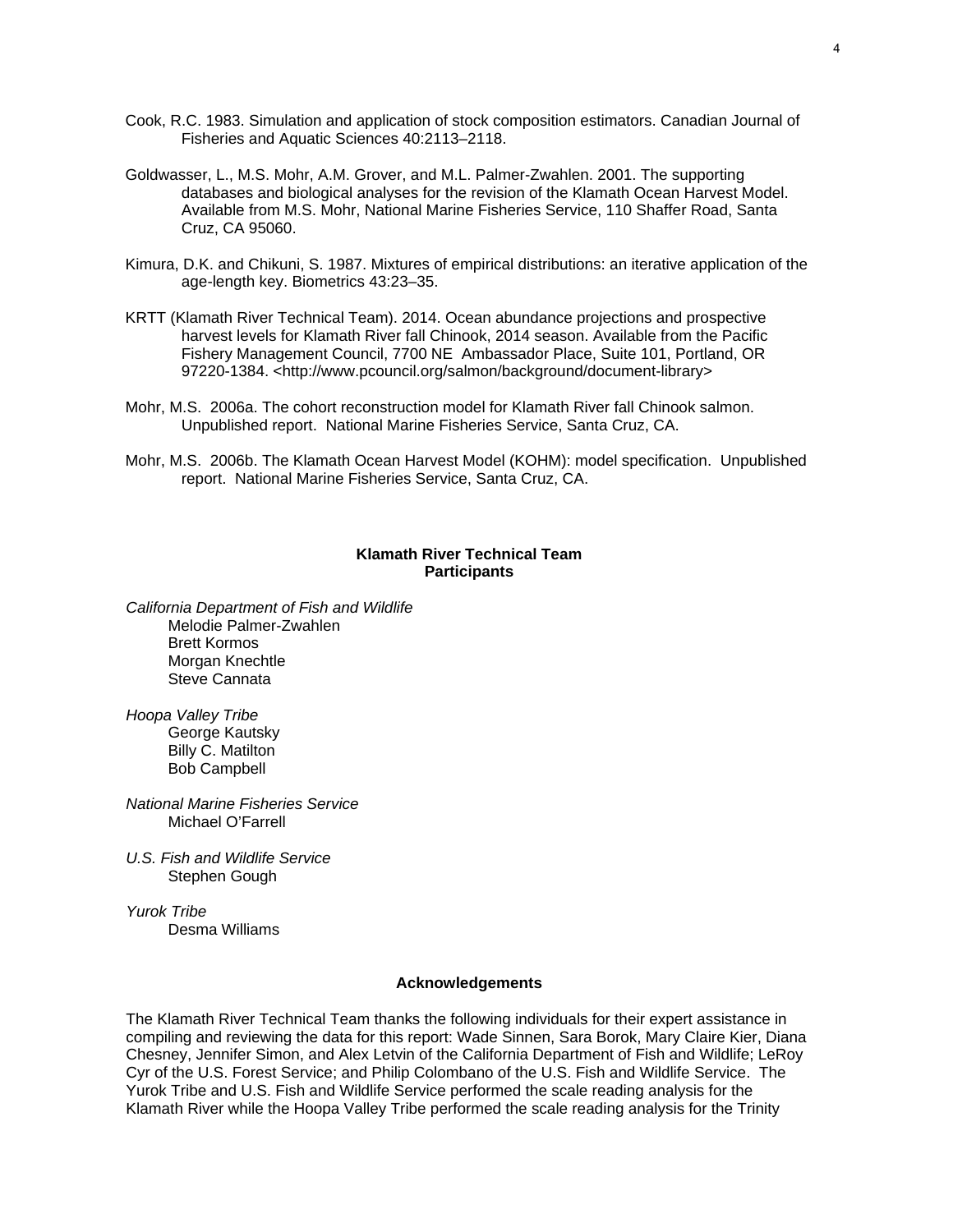River. Scale collections were provided by the California Department of Fish and Wildlife, Hoopa Valley Tribe, U.S. Fish and Wildlife Service, U.S. Forest Service, and Yurok Tribe.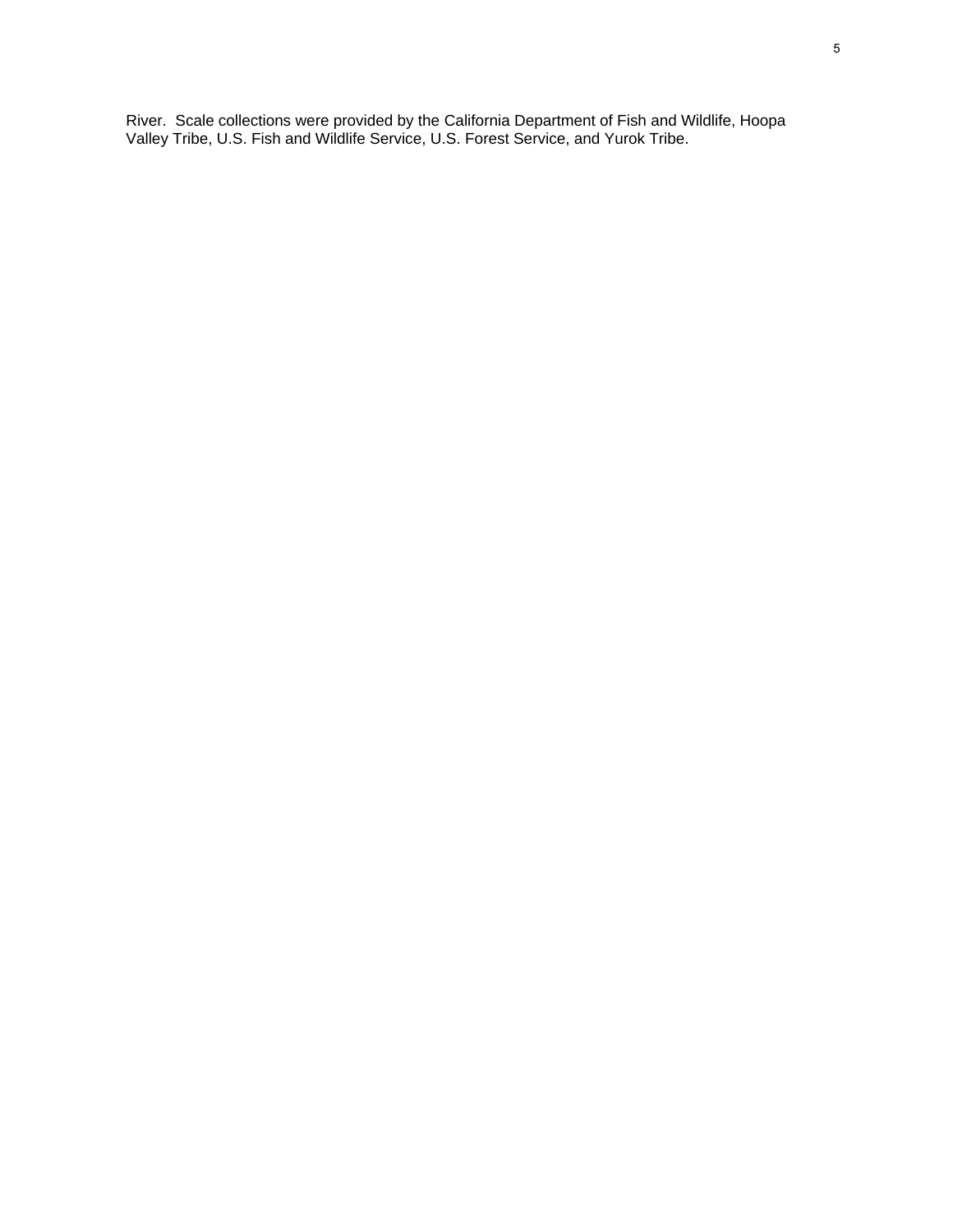# Table 1. Estimation and sampling methods used for the 2013 Klamath River fall Chinook run assessment.

| <b>Sampling Location</b>                           | <b>Estimation and Sampling Methods</b>                                                                                                                                                                                                                                                                                                                                                                                              | Agency                                           |
|----------------------------------------------------|-------------------------------------------------------------------------------------------------------------------------------------------------------------------------------------------------------------------------------------------------------------------------------------------------------------------------------------------------------------------------------------------------------------------------------------|--------------------------------------------------|
| <b>Hatchery Spawners</b>                           |                                                                                                                                                                                                                                                                                                                                                                                                                                     |                                                  |
| Iron Gate Hatchery                                 | Direct count. All fish examined for fin-clips, tags, and marks. Bio-data <sup>a</sup> collected from a systematic random<br>sample (1:10). Additionally, all ad-clipped fish were bio-sampled.                                                                                                                                                                                                                                      | <b>CDFW</b>                                      |
| Trinity River Hatchery                             | Direct count. All fish examined for fin-clips, tags, and marks. Bio-data collected from a systematic random<br>sample (1:5).                                                                                                                                                                                                                                                                                                        | CDFW, HVT                                        |
| <b>Natural Spawners</b><br>Salmon River Basin      | Carcass mark-recapture survey (Schaefer) within the mainstem combined with redd surveys in the lower<br>mainstem and tributaries. Total run based on mark-recapture estimate and expanded redd count (2*total<br>redd count)/(1-proportion of jacks). Jacks estimated from scale-age data for this area. Bio-data collected<br>from all recovered carcasses though scales were obtained only from Path 1 carcasses (one clear eye). | CDFW,USFS,YT,<br>KT, SRRC, SCS                   |
| <b>Scott River Basin</b>                           | Total run based on video count through the weir (at river mile 18) and Cormack-Jolly-Seber mark-recapture<br>estimate below the weir. Bio-data collected from all carcasses recovered.                                                                                                                                                                                                                                              | CDFW, SCS, QVIR,<br>USFS, KT, AC,<br><b>SRCD</b> |
| Shasta River Basin                                 | Video count above weir. Bio-data collected from carcasses upstream of video weir site and at a trap located<br>at the weir site.                                                                                                                                                                                                                                                                                                    | CDFW, QVIR                                       |
| Bogus Creek Basin                                  | Video count above weir and twice weekly direct carcass count below weir. Bio-data collected from a<br>systematic random sample (1:4) of all carcasses observed during surveys above and below weir.<br>Additionally, all ad-clipped fish were bio-sampled.                                                                                                                                                                          | CDFW, SCS                                        |
| Klamath River mainstem (IGH to Shasta R)           | Area under the curve estimate from weekly carcass surveys. Bio-data collected from fresh carcasses.                                                                                                                                                                                                                                                                                                                                 | USFWS, YT                                        |
| Klamath River mainstem (Ash Cr to Indian Cr)       | Weekly redd survey. Total run = (2*total redd count)/(1-proportion jacks). Jacks estimated from the Klamath<br>River mainstem area scale-age data.                                                                                                                                                                                                                                                                                  | USFWS, KT                                        |
| Klamath Tributaries above Trinity                  | Periodic redd surveys, the majority of which were performed weekly. Total run = $(2^*$ total redd count)/(1-<br>proportion jacks) + live fish observed on last day surveyed. Jacks estimated from length-frequency data<br>collected during surveys. Bio-data collected from all carcasses recovered.                                                                                                                               | USFS,CDFW, KT,<br>YT, SRRC, MKWC,<br>SCS         |
| <b>Blue Creek</b>                                  | Weekly snorkel surveys. Jacks and adults estimated as the peak count during surveys. Bio-data collected<br>from all fresh carcasses; additional scale samples collected from gill-net sampled and released fish.                                                                                                                                                                                                                    | YT                                               |
| Trinity River (mainstem above WCW)                 | Mark-recapture (Petersen); marks applied at WCW and recovered at TRH. All fish bio-sampled and scales<br>collected in systematic random sample (1:2). Age composition of total run past WCW based on scale-age<br>data from the weir. Natural spawning escapement estimated by subtracting age specific estimates of<br>hatchery returns and recreational harvest above WCW from the total run.                                     | CDFW, HVT                                        |
| Trinity River (mainstem below WCW)                 | Bi-weekly redd survey. Total run = $(2^*$ total redd count)/ $(1$ -proportion jacks). Jacks estimated from the<br>natural area above WCW. Bio-samples from all recovered carcasses.                                                                                                                                                                                                                                                 | HVT, USFWS                                       |
| Trinity Tributaries (above Reservation; below WCW) | Periodic redd survey. Total run = $(2*total redd count)/(1-proportion jacks)$ . Jacks estimated from the upper<br>Trinity River natural spawners. Bio-data collected from all recovered carcasses.                                                                                                                                                                                                                                  | <b>USFS</b>                                      |
| <b>Hoopa Reservation Tributaries</b>               | Periodic redd survey. Total run = $(2^*$ total redd count)/ $(1$ -proportion jacks). Jacks estimated from the upper<br>Trinity River natural spawners. Bio-data collected from all recovered carcasses.                                                                                                                                                                                                                             | <b>HVT</b>                                       |
| <b>Recreational Harvest</b>                        |                                                                                                                                                                                                                                                                                                                                                                                                                                     |                                                  |
| Klamath River (below Hwy 101 bridge)               | Jack and adult estimates based on access point creel survey during three randomly selected days per<br>statistical week. Bio-data collected during angler interviews.                                                                                                                                                                                                                                                               | <b>CDFW</b>                                      |
| Klamath River (Hwy 101 to Weitchpec)               | Jack and adult estimates based on access point creel survey during three randomly selected days per<br>statistical week. Bio-data collected during angler interviews.                                                                                                                                                                                                                                                               | <b>CDFW</b>                                      |
| Klamath River (Weitchpec to IGH)                   | No survey. Upper Klamath adult harvest estimated using the ratio of lower river to total adult river harvest<br>during the years 1999-2002 (Appendix B). Upper river adult harvest = total adult harvest minus lower river<br>adult harvest. Total harvest = adults/(1-proportion jacks). Jacks estimated from the weighted IGH, Klamath<br>mainstem, and Bogus Creek age composition data.                                         | <b>CDFW</b>                                      |
| Trinity River Basin (above WCW)                    | Jack and adult harvest estimates based on estimated harvest rates from angler return of reward tags<br>applied at WCW.                                                                                                                                                                                                                                                                                                              | <b>CDFW</b>                                      |
| Trinity River Basin (below WCW)                    | Roving access creel survey during three randomly selected days per statistical week stratified by weekdays<br>and weekend days (1 weekday and 2 weekend days). Bio-data collected during angler interviews.                                                                                                                                                                                                                         | <b>HVT</b>                                       |
| <b>Tribal Harvest</b>                              |                                                                                                                                                                                                                                                                                                                                                                                                                                     |                                                  |
| Klamath River (below Hwy 101)                      | Daily harvest estimates based on effort and catch-per-effort surveys. Bio-data collected during net harvest<br>and buying station interviews.                                                                                                                                                                                                                                                                                       | YT                                               |
| Klamath River (Hwy 101 to Trinity mouth)           | Daily harvest estimates based on effort and catch-per-effort surveys. Bio-data collected during net harvest<br>interviews.                                                                                                                                                                                                                                                                                                          | YT                                               |
| Trinity River (Hoopa Reservation)                  | Effort and catch-per-effort surveys during four randomly selected days per statistical week. Bio-data<br>collected during net harvest interviews.                                                                                                                                                                                                                                                                                   | <b>HVT</b>                                       |
| <b>Fishery Dropoff Mortality</b>                   |                                                                                                                                                                                                                                                                                                                                                                                                                                     |                                                  |
| Recreational Angling Dropoff Mortality             | Not directly estimated. Assumed rate relative to fishery impacts = .02; relative to fishery harvest = .02/(1-<br>$.02$ ) = 2.04%.                                                                                                                                                                                                                                                                                                   | <b>KRTAT</b>                                     |
| Tribal Net Dropoff Mortality                       | Not directly estimated. Assumed rate relative to fishery impacts = $.08$ ; relative to fishery harvest = $.08/(1 -$<br>$.08) = 8.7\%$ .                                                                                                                                                                                                                                                                                             | <b>KRTAT</b>                                     |

a Bio-data generally includes: fork length, scale sample, sex, tags or marks, and CWT recovery from dead ad-clipped fish.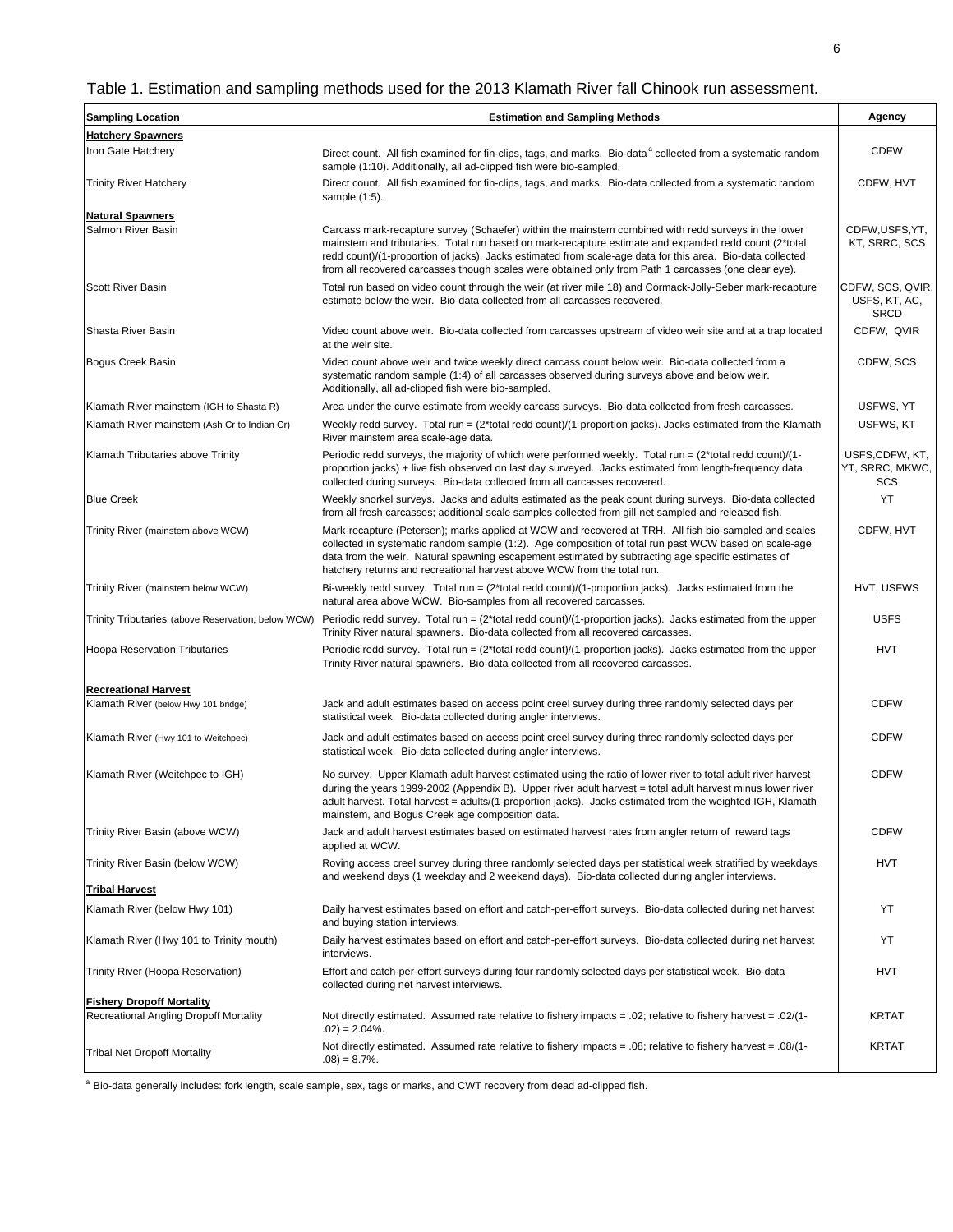|                                        | Aged                      |                         |                       |          |              |
|----------------------------------------|---------------------------|-------------------------|-----------------------|----------|--------------|
| <b>Sampling Location</b>               | Unknown-age <sup>a/</sup> | Known-age <sup>b/</sup> | Not aged $\mathrm{C}$ | Total    | Agency       |
| <b>Hatchery Spawners</b>               |                           |                         |                       |          |              |
| Iron Gate Hatchery (IGH)               | 657                       | 75                      | 730                   | 1,462    | <b>CDFW</b>  |
| Trinity River Hatchery (TRH)           | 579                       | 179                     | 10                    | 768      | <b>HVT</b>   |
| <b>Natural Spawners</b>                |                           |                         |                       |          |              |
| Salmon River Carcass Survey            | 243                       | $\Omega$                | 10                    | 253      | <b>CDFW</b>  |
| <b>Scott River Carcass Survey</b>      | 1,024                     | $\Omega$                | 15                    | 1,039    | <b>CDFW</b>  |
| <b>Shasta River Carcass</b>            | 542                       | 0                       | 13                    | 555 $d/$ | <b>CDFW</b>  |
| <b>Bogus Creek Carcass Survey</b>      | 730                       | 70                      | 14                    | 814      | <b>CDFW</b>  |
| Klamath River mainstem                 | 812                       | 0                       | 13                    | 825      | <b>USFWS</b> |
| <b>Upper Klamath River tributaries</b> | 140                       | $\mathbf 0$             | 1                     | 141      | <b>USFS</b>  |
| <b>Blue Creek Snorkel</b>              | 46                        | $\mathbf 0$             | 1                     | 47       | YT           |
| <b>Willow Creek Weir</b>               | 391                       | 7                       | $\overline{2}$        | 400      | CDFW, HVT    |
| <b>Lower Trinity River Carcass</b>     | 12                        | 0                       | 1                     | 13       | <b>HVT</b>   |
| Lower Trinity River tributaries        | 8                         | 0                       | 0                     | 8        | HVT, USFS    |
| <b>Recreational Harvest</b>            |                           |                         |                       |          |              |
| Lower Klamath River Creel              | 1,526                     | 10                      | 1,579                 | 3,115    | <b>CDFW</b>  |
| Lower Trinity River Creel              | 96                        | $\overline{7}$          | $\overline{2}$        | 105      | <b>HVT</b>   |
| <b>Tribal Harvest</b>                  |                           |                         |                       |          |              |
| Klamath River (below Hwy 101)          | 821                       | 216                     | 1,036                 | 2,073    | YT           |
| Klamath River (Hwy 101 to Trinity R)   | 620                       | $\overline{7}$          | 67                    | 694      | YT           |
| Trinity River (Hoopa Reservation)      | 909                       | 127                     | 12                    | 1,048    | <b>HVT</b>   |
| <b>TOTAL</b>                           | 9,156                     | 698                     | 3,506                 | 13,360   |              |

Table 2. Scale sampling locations and numbers of scales collected for the 2013 Klamath Basin fall Chinook age-composition assessment.

a/ Scales from non-ad-clipped fish and ad-clipped fish without CWTs, mounted and aged.

b/ Scales from all mounted and aged ad-clipped CWT fish; non-random CWT fish used for validation but not age composition.

c/ Scales mounted and not aged or scales not mounted.

d/ Includes 53 scales collected from washbacks at Shasta weir that were aged but not used in scale analysis.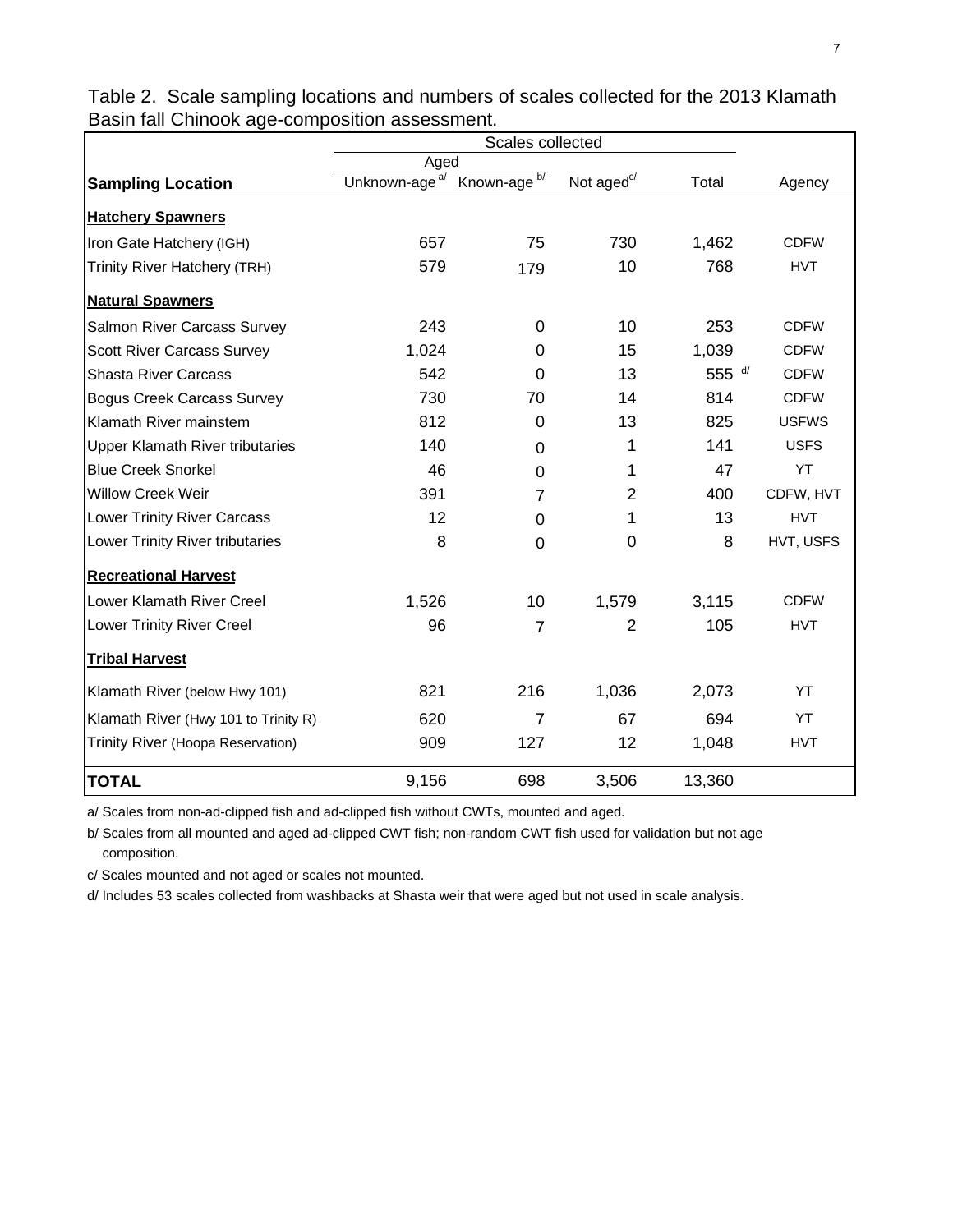# Table 3. Age-composition methods used for the 2013 Klamath Basin fall Chinook run assessment.

| <b>Sampling Location</b>                       | <b>Age Composition Method</b>                                                                                                                                                                               |  |  |  |  |  |
|------------------------------------------------|-------------------------------------------------------------------------------------------------------------------------------------------------------------------------------------------------------------|--|--|--|--|--|
| <b>Hatchery Spawners</b>                       |                                                                                                                                                                                                             |  |  |  |  |  |
| Iron Gate Hatchery (IGH)                       | Jack/adult structure from scale-age analysis.                                                                                                                                                               |  |  |  |  |  |
| <b>Trinity River Hatchery (TRH)</b>            | Jack/adult structure from scale-age analysis.                                                                                                                                                               |  |  |  |  |  |
| <b>Natural Spawners</b>                        |                                                                                                                                                                                                             |  |  |  |  |  |
| Salmon River Basin                             | Jack/adult structure from scale-age analysis.                                                                                                                                                               |  |  |  |  |  |
| <b>Scott River Basin</b>                       | Jack/adult structure from scale-age analysis.                                                                                                                                                               |  |  |  |  |  |
| Shasta River Basin                             | Jack/adult structure from scale-age analysis.                                                                                                                                                               |  |  |  |  |  |
| Bogus Creek Basin                              | Jack/adult structure from scale-age analysis.                                                                                                                                                               |  |  |  |  |  |
| Klamath River mainstem (IGH to Shasta R)       | Jack/adult structure from scale-age analysis.                                                                                                                                                               |  |  |  |  |  |
| Klamath River mainstem (Ash Cr to Indian Cr)   | Surrogate: Klamath mainstem (IGH to Shasta R) age-structure.                                                                                                                                                |  |  |  |  |  |
| Klamath tributaries (above Trinity River)      | Jack/adult structure from scale-age analysis.                                                                                                                                                               |  |  |  |  |  |
| <b>Blue Creek</b>                              | Jacks estimated by direct observation. Adult age structure from scale-age<br>analysis.                                                                                                                      |  |  |  |  |  |
| Trinity River (above WCW)                      | Jack/adult structure derived from subtracting age specific TRH counts and<br>recreational harvest estimate above WCW from the age-specific total run<br>estimate above WCW derived from scale-age analysis. |  |  |  |  |  |
| Trinity River (mainstem below WCW)             | Surrogate: Jack/adult structure from Trinity River (above WCW).                                                                                                                                             |  |  |  |  |  |
| Trinity Tributaries (above Reservation to WCW) | Surrogate: Jack/adult structure from Trinity River (above WCW).                                                                                                                                             |  |  |  |  |  |
| <b>Hoopa Reservation Tributaries</b>           | Surrogate: Jack/adult structure from Trinity River (above WCW).                                                                                                                                             |  |  |  |  |  |
| <b>Recreational Harvest</b>                    |                                                                                                                                                                                                             |  |  |  |  |  |
| Klamath River (below Hwy 101 bridge)           | Jack/adult structure from scale-age analysis.                                                                                                                                                               |  |  |  |  |  |
| Klamath River (Hwy 101 to Weitchpec)           | Jack/adult structure from scale-age analysis.                                                                                                                                                               |  |  |  |  |  |
| Klamath River (Weitchpec to IGH)               | Surrogate: IGH, Bogus Creek, and Klamath River mainstem weighted age<br>composition.                                                                                                                        |  |  |  |  |  |
| Trinity River Basin (above WCW)                | Jack component based on estimated jack harvest rate and total jack run<br>estimate. Adult Surrogate: adult age composition from Trinity River Basin<br>Recreational Harvest (below WCW).                    |  |  |  |  |  |
| Trinity River Basin (below WCW)                | Jack/adult structure from scale-age analysis.                                                                                                                                                               |  |  |  |  |  |
| <u>Tribal Harvest</u>                          |                                                                                                                                                                                                             |  |  |  |  |  |
| Klamath River (below Hwy 101)                  | Jack/adult structure from scale-age analysis.                                                                                                                                                               |  |  |  |  |  |
| Klamath River (Hwy 101 to Trinity mouth)       | Jack/adult structure from scale-age analysis.                                                                                                                                                               |  |  |  |  |  |
| Trinity River (Hoopa Reservation)              | Jack/adult structure from scale-age analysis.                                                                                                                                                               |  |  |  |  |  |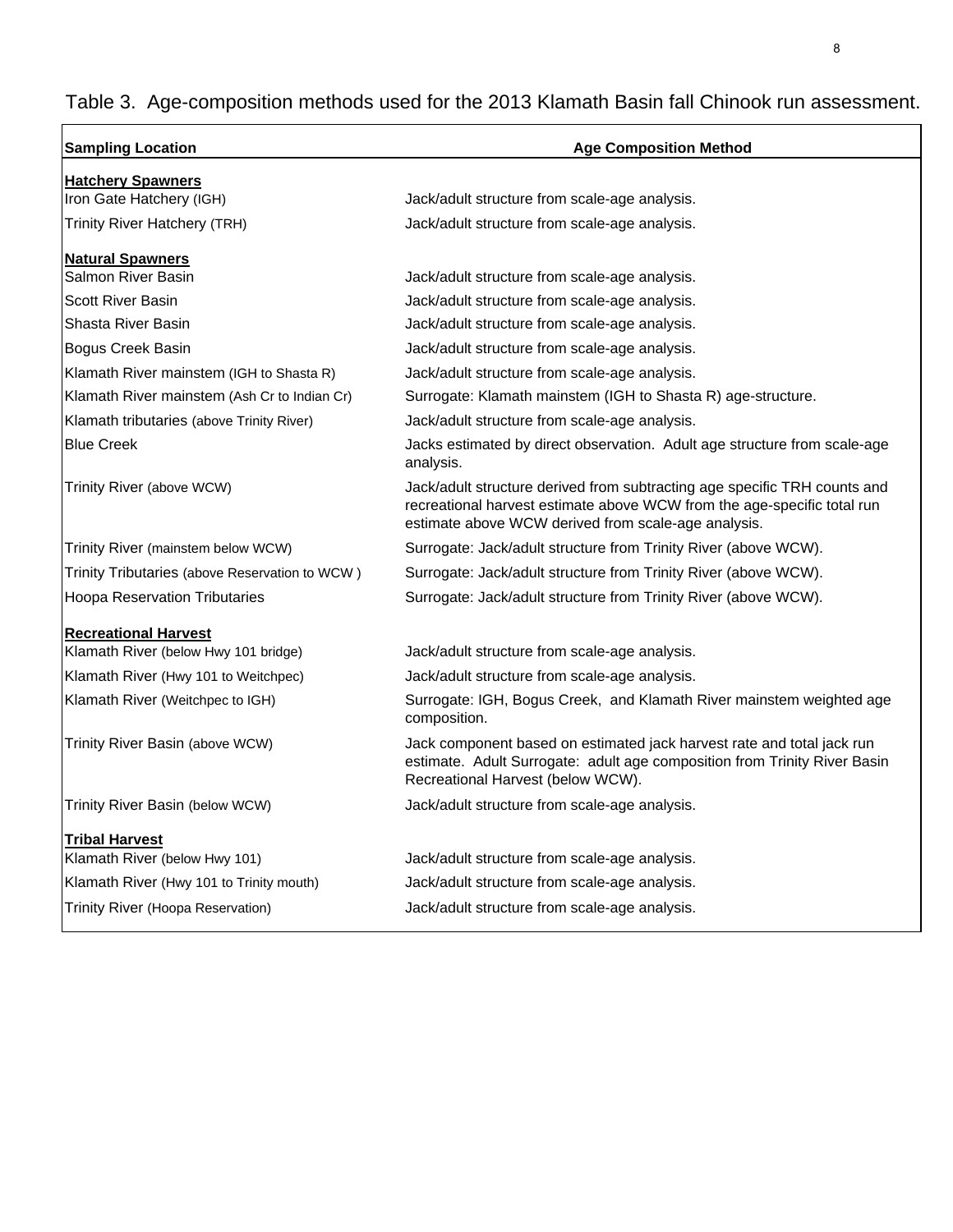| <b>Number</b><br>Known Age |       |                |           |      |      |       |
|----------------------------|-------|----------------|-----------|------|------|-------|
|                            |       | $\overline{2}$ | 3         | 4    | 5    |       |
|                            |       | 46             | 4         | 0    |      |       |
| Read                       | 3     | ი              | 183       | 17   |      |       |
| Age                        | 4     | O              | 9         | 402  |      |       |
|                            | 5     |                |           | 0    |      | Total |
|                            | Total | 46             | 196       | 419  | 0    | 661   |
|                            |       |                |           |      |      |       |
| Percentage                 |       |                | Known Age |      |      |       |
|                            |       | $\overline{2}$ | 3         | 4    | 5    |       |
|                            |       | 1.00           | 0.02      | 0.00 | 0.00 |       |
| Read                       | 3     | 0.00           | 0.93      | 0.04 | 0.00 |       |
| Age                        | 4     | 0.00           | 0.05      | 0.96 | 0.00 |       |
|                            | 5     | 0.00           | 0.00      | 0.00 | 1.00 |       |
|                            | Total | 1.00           | 1.00      | 1.00 | 1.00 |       |
|                            |       |                |           |      |      |       |

Table 4a. 2013 Klamath River Basin scale validation matrices.

Table 4b. 2013 Trinity River Basin scale validation matrices.

| Number                  |       |      | Known Age |      |      |       |
|-------------------------|-------|------|-----------|------|------|-------|
|                         |       | 2    | 3         | 4    | 5    |       |
|                         | 2     | 6    | 0         | ი    |      |       |
| Read                    | 3     | O    | 77        | 3    |      |       |
| Age                     | 4     | O    | 2         | 232  |      |       |
|                         | 5     | O    | O         | O    |      | Total |
|                         | Total | 6    | 79        | 235  | 1    | 321   |
| Percentage<br>Known Age |       |      |           |      |      |       |
|                         |       | 2    | 3         | 4    | 5    |       |
|                         |       | 1.00 | 0.00      | 0.00 | 0.00 |       |
| Read                    | 3     | 0.00 | 0.97      | 0.01 | 0.00 |       |
| Age                     | 4     | 0.00 | 0.03      | 0.99 | 0.00 |       |
|                         | 5     | 0.00 | 0.00      | 0.00 | 1.00 |       |
|                         | Total | 1.00 | 1.00      | 1.00 | 0.00 |       |
|                         |       |      |           |      |      |       |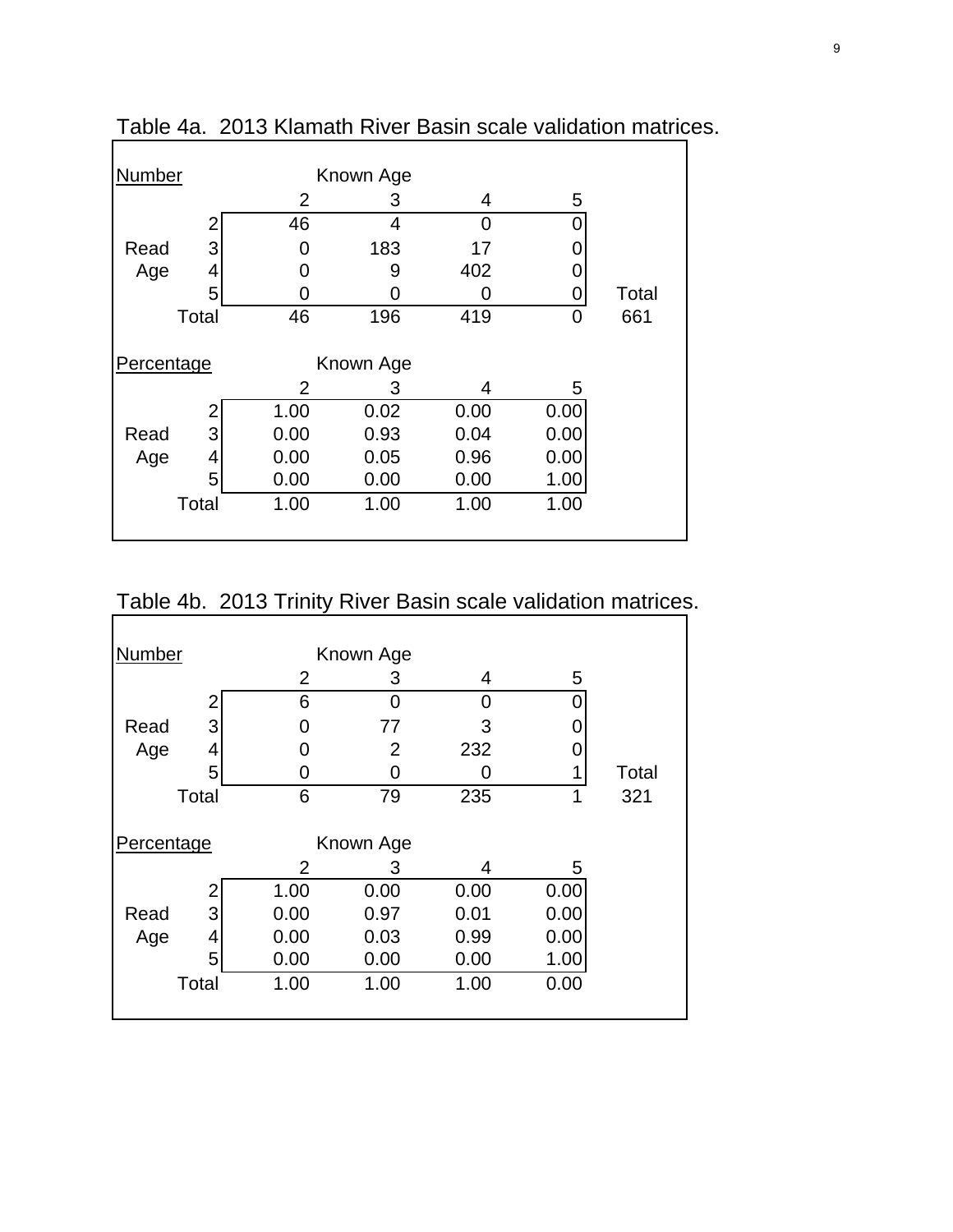# Table 5. Age composition of the 2013 Klamath Basin fall Chinook run.

|                                                                          |             |             | <b>AGE</b>           |                       | Total         | Total         |
|--------------------------------------------------------------------------|-------------|-------------|----------------------|-----------------------|---------------|---------------|
| <b>Escapement &amp; Harvest</b>                                          | 2           | 3           | 4                    | 5                     | Adults        | Run           |
|                                                                          |             |             |                      |                       |               |               |
| <b>Hatchery Spawners</b>                                                 |             |             |                      |                       |               |               |
| Iron Gate Hatchery (IGH)                                                 | 1,323       | 6,743       | 6,670                | 18                    | 13,431        | 14,754        |
| Trinity River Hatchery (TRH)                                             | 135         | 1,032       | 2,682                | 3                     | 3,717         | 3,852         |
| <b>Hatchery Spawners subtotal</b>                                        | 1,458       | 7,775       | 9,352                | 21                    | 17,148        | 18,606        |
|                                                                          |             |             |                      |                       |               |               |
| <b>Natural Spawners</b>                                                  |             |             |                      |                       |               |               |
| Salmon River Basin                                                       | 240         | 721         | 1,519                | 0                     | 2,240         | 2,480         |
| <b>Scott River Basin</b><br>Shasta River Basin                           | 588         | 1,517       | 2,483                | 36                    | 4,036         | 4,624         |
|                                                                          | 1,096       | 3,896       | 3,029                | $\mathbf 0$           | 6,925         | 8,021         |
| Bogus Creek Basin                                                        | 362         | 2,357       | 1,563                | 5                     | 3,925         | 4,287         |
| Klamath River mainstem (IGH to Shasta R)                                 | 388         | 2933        | 4037                 | 0                     | 6,970         | 7,358         |
| Klamath River mainstem (Shasta R to Indian Cr)                           | 295         | 2212        | 3010                 | 0                     | 5,222         | 5,517         |
| Klamath Tributaries (above Trinity River)                                | 200         | 718         | 1,591                | 0                     | 2,310         | 2,510         |
| <b>Blue Creek</b>                                                        | 129         | 13          | <u> 282</u>          | 31                    | 326           | 455           |
| <b>Klamath Basin subtotal</b>                                            | 3,298       | 14,367      | 17,514               | 72                    | 31,954        | 35,252        |
|                                                                          | 6,598       | 4,424       | 20,934               | 461                   | 25,819        | 32,417        |
| Trinity River (mainstem above WCW)<br>Trinity River (mainstem below WCW) | 371         | 249         |                      | 26                    | 1,452         |               |
| Trinity Tributaries (above Reservation; below WCW)                       | 39          | 26          | 1,177<br>125         | 3                     | 154           | 1,823         |
| Hoopa Reservation tributaries                                            |             |             |                      |                       |               | 193           |
| <b>Trinity Basin subtotal</b>                                            | 61<br>7,069 | 41<br>4,740 | <u>195</u><br>22,431 | $\overline{4}$<br>494 | 240<br>27,665 | 301<br>34,734 |
|                                                                          |             |             |                      |                       |               |               |
| <b>Natural Spawners subtotal</b>                                         | 10,367      | 19,107      | 39,945               | 566                   | 59,619        | 69,986        |
|                                                                          |             |             |                      |                       |               |               |
| <b>Total Spawner Escapement</b>                                          | 11,825      | 26,882      | 49,297               | 587                   | 76,767        | 88,592        |
|                                                                          |             |             |                      |                       |               |               |
|                                                                          |             |             |                      |                       |               |               |
| <b>Recreational Harvest</b>                                              |             |             |                      |                       |               |               |
| Klamath River (below Hwy 101 bridge)                                     | 546         | 3,532       | 7,681                | 59                    | 11,272        | 11,818        |
| Klamath River (Hwy 101 to Weitchpec)                                     | 1,135       | 545         | 566                  | 3                     | 1,113         | 2,248         |
| Klamath River (Weitchpec to IGH)                                         | 532         | 3,088       | 3,149                | 6                     | 6,243         | 6,775         |
| Trinity River Basin (above WCW)                                          | 0           | 358         | 440                  | 10                    | 808           | 808           |
| Trinity River Basin (below WCW)                                          | 48          | 128         | 160                  | 3                     | 292           | 340           |
| <b>Subtotals</b>                                                         | 2,261       | 7,651       | 11,996               | 81                    | 19,728        | 21,989        |
|                                                                          |             |             |                      |                       |               |               |
| <b>Tribal Harvest</b>                                                    |             |             |                      |                       |               |               |
| Klamath River (below Hwy 101)                                            | 204         | 17,378      | 39,368               | 348                   | 57,094        | 57,298        |
| Klamath River (Hwy 101 to Trinity mouth)                                 | 41          | 976         | 1,672                | 9                     | 2,656         | 2,697         |
| Trinity River (Hoopa Reservation)                                        | 16          | 570         | 2,440                | 10                    | 3,019         | 3,035         |
| <b>Subtotals</b>                                                         | 261         | 18,924      | 43,480               | 367                   | 62,769        | 63,030        |
| <b>Total Harvest</b>                                                     | 2,522       | 26,575      | 55,476               | 448                   | 82,497        | 85,019        |
|                                                                          |             |             |                      |                       |               |               |
| <b>Totals</b>                                                            |             |             |                      |                       |               |               |
| Harvest and Escapement                                                   | 14,347      | 53,457      | 104,773              | 1,035                 | 159,264       | 173,611       |
| Recreational Angling Dropoff Mortality 2.04%                             | 46          | 156         | 245                  | 2                     | 403           | 449           |
| Tribal Net Dropoff Mortality 8.7%                                        | 23          | 1,646       | 3,781                | 31                    | 5,458         | 5,481         |
|                                                                          |             |             |                      |                       |               |               |
| <b>Total River Run</b>                                                   | 14,416      | 55,259      | 108,799              | 1,067                 | 165,125       | 179,541       |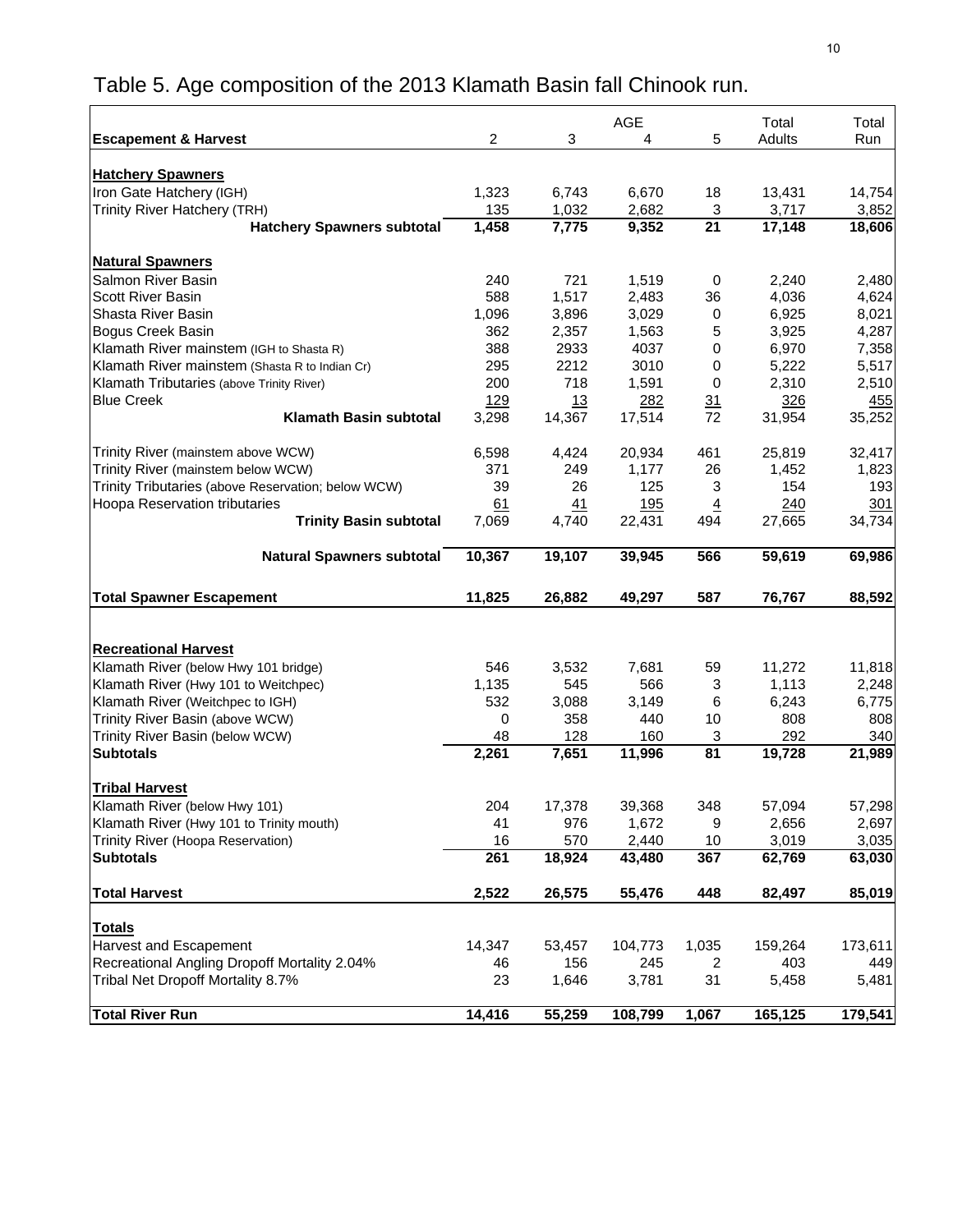# Table 6. Age proportion of the 2013 Klamath Basin fall Chinook run.

|                                                                                          | <b>AGE</b>     |      |      |      |
|------------------------------------------------------------------------------------------|----------------|------|------|------|
| <b>Escapement &amp; Harvest</b>                                                          | $\overline{2}$ | 3    | 4    | 5    |
|                                                                                          |                |      |      |      |
| <b>Hatchery Spawners</b>                                                                 |                |      |      |      |
| Iron Gate Hatchery (IGH)                                                                 | 0.09           | 0.46 | 0.45 | 0.00 |
| Trinity River Hatchery (TRH)                                                             | 0.04           | 0.27 | 0.70 | 0.00 |
| <b>Hatchery Spawner subtotal</b>                                                         | 0.08           | 0.42 | 0.50 | 0.00 |
| <b>Natural Spawners</b>                                                                  |                |      |      |      |
| Salmon River Basin                                                                       | 0.10           | 0.29 | 0.61 | 0.00 |
| <b>Scott River Basin</b>                                                                 | 0.13           | 0.33 | 0.54 | 0.01 |
| <b>Shasta River Basin</b>                                                                | 0.14           | 0.49 | 0.38 | 0.00 |
| <b>Bogus Creek Basin</b>                                                                 | 0.08           | 0.55 | 0.36 | 0.00 |
| Klamath River mainstem (IGH to Shasta R)                                                 | 0.05           | 0.40 | 0.55 | 0.00 |
| Klamath River mainstem (Shasta R to Indian Cr)                                           | 0.05           | 0.40 | 0.55 | 0.00 |
| Klamath tributaries (above Reservation)                                                  | 0.08           | 0.29 | 0.63 | 0.00 |
| <b>Yurok Reservation tributaries</b>                                                     | 0.28           | 0.03 | 0.62 | 0.07 |
| <b>Klamath Basin subtotal</b>                                                            | 0.09           | 0.41 | 0.50 | 0.00 |
|                                                                                          |                |      |      |      |
| Trinity River (mainstem above WCW)                                                       | 0.20           | 0.14 | 0.65 | 0.01 |
| Trinity River (mainstem below WCW)                                                       | 0.20           | 0.14 | 0.65 | 0.01 |
| Trinity tributaries (above Reservation)                                                  | 0.20           | 0.14 | 0.65 | 0.01 |
| Hoopa Reservation tributaries                                                            | 0.20           | 0.14 | 0.65 | 0.01 |
| <b>Trinity Basin subtotal</b>                                                            | 0.20           | 0.14 | 0.65 | 0.01 |
|                                                                                          |                |      |      |      |
| <b>Natural Spawners subtotal</b>                                                         | 0.15           | 0.27 | 0.57 | 0.01 |
|                                                                                          |                |      |      |      |
| <b>Total Spawner Escapement</b>                                                          | 0.13           | 0.30 | 0.56 | 0.01 |
|                                                                                          |                |      |      |      |
|                                                                                          |                |      |      |      |
| <b>Recreational Harvest</b>                                                              |                |      |      |      |
| Klamath River (below Hwy 101 bridge)                                                     | 0.05           | 0.30 | 0.65 | 0.00 |
| Klamath River (Hwy 101 to Weitchpec)                                                     | 0.50           | 0.24 | 0.25 | 0.00 |
| Klamath River (Weitchpec to IGH)                                                         | 0.08           | 0.46 | 0.46 | 0.00 |
| Trinity River Basin (above WCW)                                                          | 0.00           | 0.44 | 0.54 | 0.01 |
| Trinity River Basin (below WCW)                                                          | 0.14           | 0.38 | 0.47 | 0.01 |
| <b>Subtotals</b>                                                                         | 0.10           | 0.35 | 0.55 | 0.00 |
|                                                                                          |                |      |      |      |
| <b>Tribal Harvest</b>                                                                    |                |      |      |      |
| Klamath River (below Hwy 101)                                                            | 0.00           | 0.30 | 0.69 | 0.01 |
| Klamath River (Hwy 101 to Trinity mouth)                                                 | 0.02           | 0.36 | 0.62 | 0.00 |
| Trinity River (Hoopa Reservation)                                                        | 0.01           | 0.19 | 0.80 | 0.00 |
| <b>Subtotals</b>                                                                         | 0.00           | 0.30 | 0.69 | 0.01 |
|                                                                                          |                |      |      |      |
| <b>Total Harvest</b>                                                                     | 0.03           | 0.31 | 0.65 | 0.01 |
| <u>Totals</u>                                                                            |                |      |      |      |
|                                                                                          | 0.08           | 0.31 | 0.60 | 0.01 |
| Harvest and Escapement                                                                   | 0.10           | 0.35 | 0.55 | 0.00 |
| <b>Recreational Angling Dropoff Mortality 2.04%</b><br>Tribal Net Dropoff Mortality 8.7% | 0.00           | 0.30 | 0.69 | 0.01 |
|                                                                                          |                |      |      |      |
| <b>Total River Run</b>                                                                   | 0.08           | 0.31 | 0.61 | 0.01 |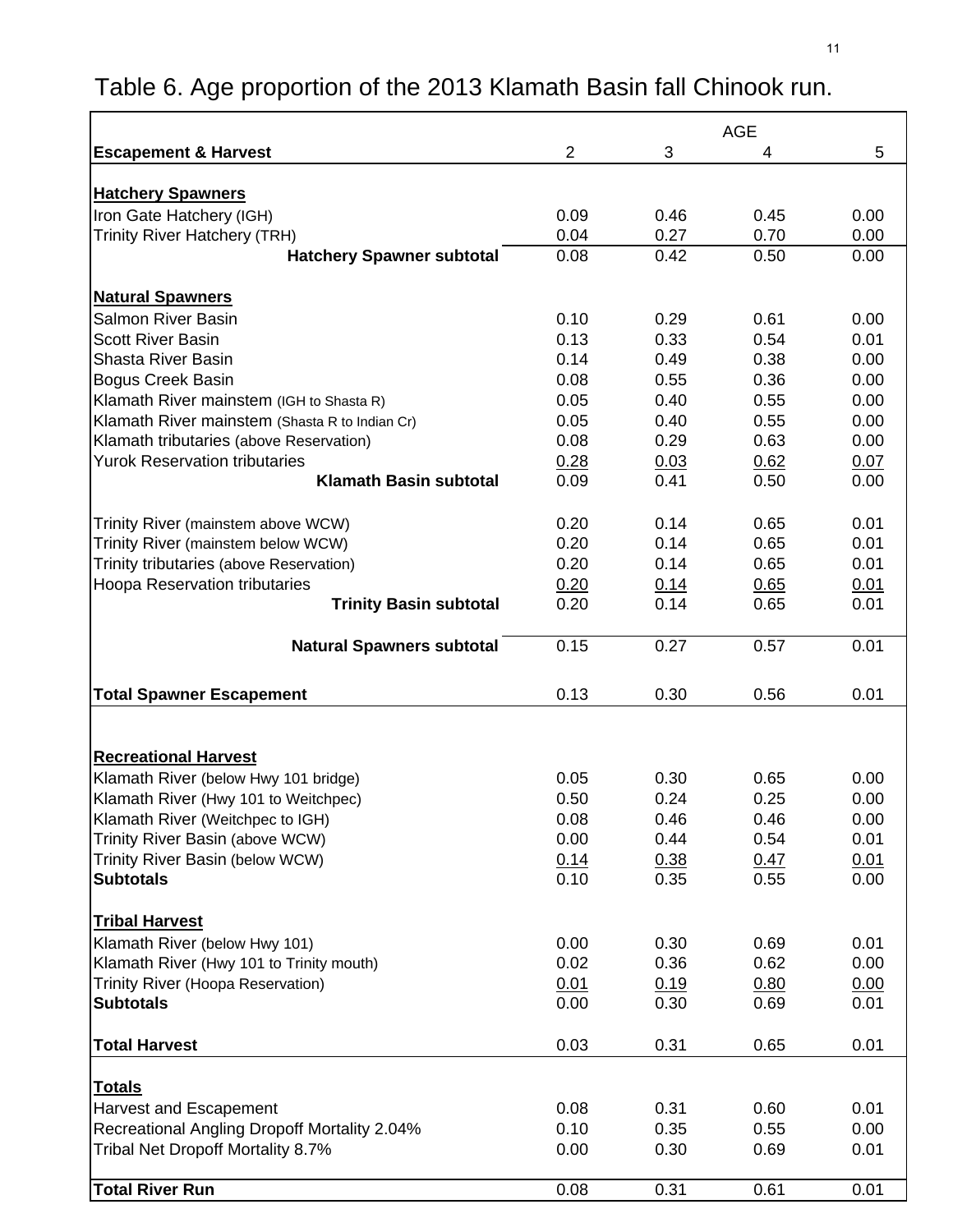# Appendix A: Estimation of escapement age-composition from a random sample containing known-age (CWT) and unknown read-age fish.

Denote the escapement at age as  $\{N_a, a = 2, 3, 4, 5\}$ ,  $N = \sum N_a$ , and for the random sample of size  $(n + m)$ fish, denote the following quantities:

- known-age fish: number at age  $\{n_a, a = 2, 3, 4, 5\}$ ,  $n = \sum n_a$ ,  $p_a = n_a / n$ .
- unknown read-age fish: number at age  $\{m_a, a = 2, 3, 4, 5\}$ ,  $m = \sum m_a$ ,  $r_a = m_a / m$ .
- bias-corrected unknown read-age proportions:  $\{r_a^*, a = 2, 3, 4, 5\}$ ,  $r_a^* = r_a^* + r_a^* + r_5^*$ .
- age-2 proportion as estimated by size-frequency:  $s_2$ .
- 1. Age 2–5 escapement by scales. Estimate  $N_a$  as the sample of known-age *a* fish plus the unknown age portion of the escapement times the estimated age *a* proportion (bias-corrected):

 $N_a = np_a + (N - n)r_a$ ,  $a = 2,3,4,5$ .

2. Age-2 escapement by size-frequency; age  $3-5$  escapement by scales. Estimate  $N_2$  as the total escapement times the size-frequency based estimated age-2 proportion. Estimate  $N_a$  for  $a = 3, 4, 5$  as the sample known-age *a* fish plus the unknown age portion of the adult escapement times the age *a* proportion among adults (bias-corrected):

$$
N_a = \begin{cases} N s_2, & a = 2 \\ np_a + [N(1 - s_2) - n(1 - p_2)](r_a^* / r_A^*), & a = 3, 4, 5 \end{cases}
$$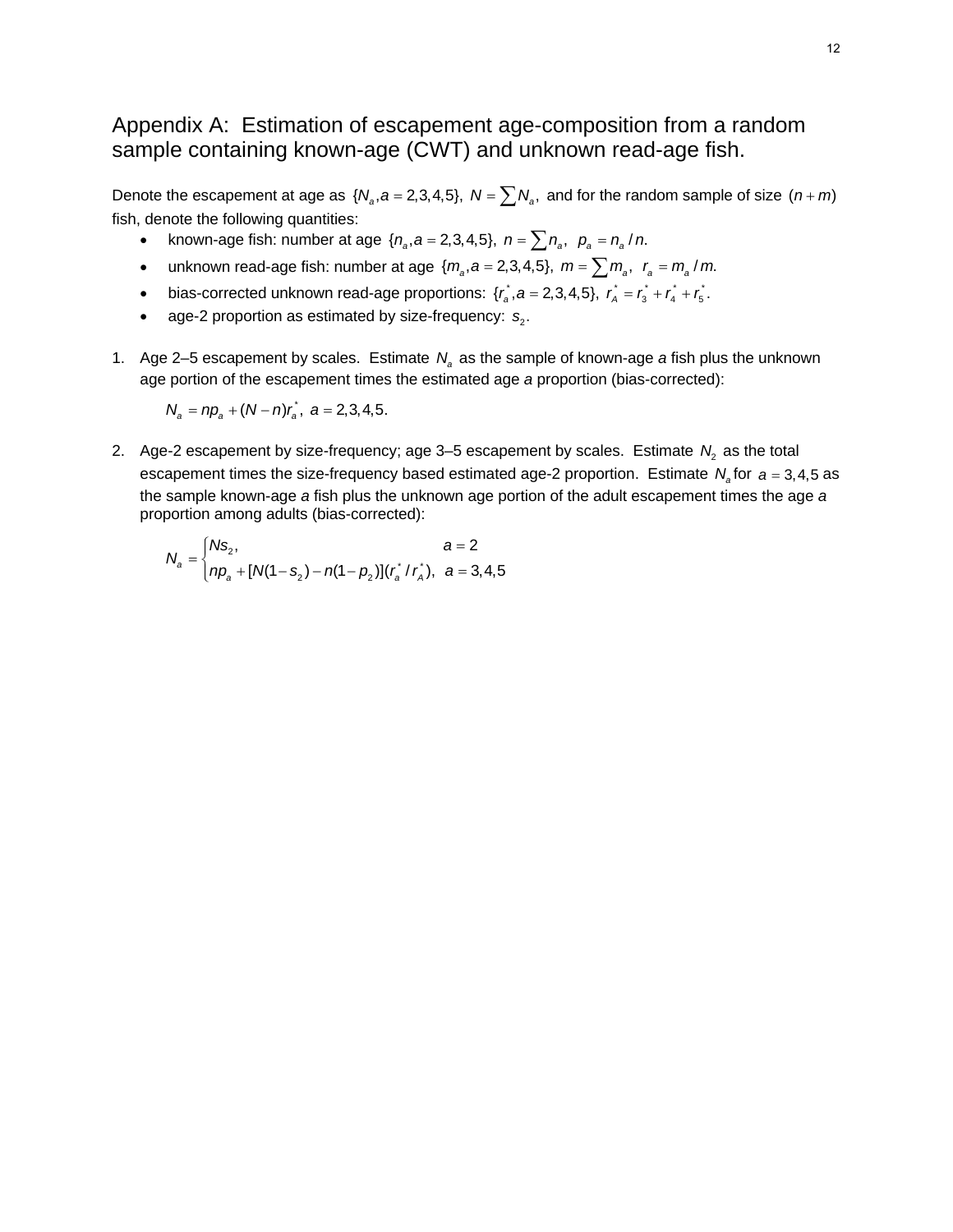## Appendix B. Klamath River – 2013 details.

#### *Iron Gate Hatchery (IGH)*

A systematic random bio-sample<sup>a</sup> was obtained from every tenth Chinook salmon returning to IGH in 2013. A total of 732 scale samples were aged, of which 75 were from known-age, CWT fish. No nonrandom scales were sampled from known-age, CWT fish in 2013. Scale-based age compositions were used to apportion all age classes.

#### *Bogus Creek*

Escapement was estimated by summing carcasses encountered below the video weir and videography counts (since 2002) above the weir. Bio-samples were obtained using a 1:4 systematic random sample. Additionally, biological data, but no scale samples, were obtained from every (i.e., non-random) adclipped fish encountered. A total of 800 scale samples were aged, of which 70 were from known-age, CWT fish. Scale-based age compositions were used to apportion all age classes.

#### *Shasta River*

Escapement was estimated by videography (since 1998) while bio-samples were collected from all recovered carcasses during surveys in the lower seven river miles on public and private lands where access is granted. An additional six river miles within the valley area were surveyed on Nature Conservancy property. Bio-samples were also obtained from systematically sampled (1:10) carcasses that washed back onto the counting weir. Additionally, all ad-clipped fish not falling within the systematic sample were bio-sampled. A total of 502 (464 from spawning grounds and 38 from a trap at the weir site; excluding 'wash-backs') scale samples were aged, of which none were from known-age CWT fish. Scalebased age compositions from the carcass survey samples were used to apportion adult age classes. Jack proportion was estimated as described in Appendix H.

#### *Scott River*

Independent estimates from above and below the weir were combined to produce total escapement. Escapement above the weir was estimated using videography (since 2008). Escapement below the weir was calculated using the Cormack-Jolly-Seber estimator with data from twice weekly mark-recapture carcass surveys. Bio-samples were obtained from all non-deteriorated carcasses recovered above and below the weir. A total of 1,024 scale samples were aged. No ad-clipped fish were observed. Scalebased age compositions were used to apportion all age classes.

#### *Salmon River*

l

Total escapement was estimated by combining the Schaefer estimator from the carcass survey within the main stem, upstream of Nordheimer campground, and a redd count expansion (redds X 2) from tributaries and the lowest three reaches of the main stem. Biological samples and scales were obtained from all recovered "Path 1" carcasses (one clear eye). A total of 243 scale samples were aged, none of which were from known-age CWT fish. Scale-based age compositions were used to apportion all age classes.

#### *Klamath River Tributaries*

Adult escapement was estimated by expanding the total redd count (redds X 2) and adding the number of live fish observed during the final survey in each tributary. A total of 140 scale samples were aged, none of which were from known-age CWT fish. Total escapement (including jacks) was estimated by expanding the adult estimate by the scale-based age-2 proportion. Scale-based age compositions were used to apportion all age classes.

<sup>&</sup>lt;sup>a</sup> Biological samples ("bio-samples") of live fish or carcasses generally included: sex, fork length, tags or marks, a scale sample, and CWT recovery codes from adipose fin-clipped fish.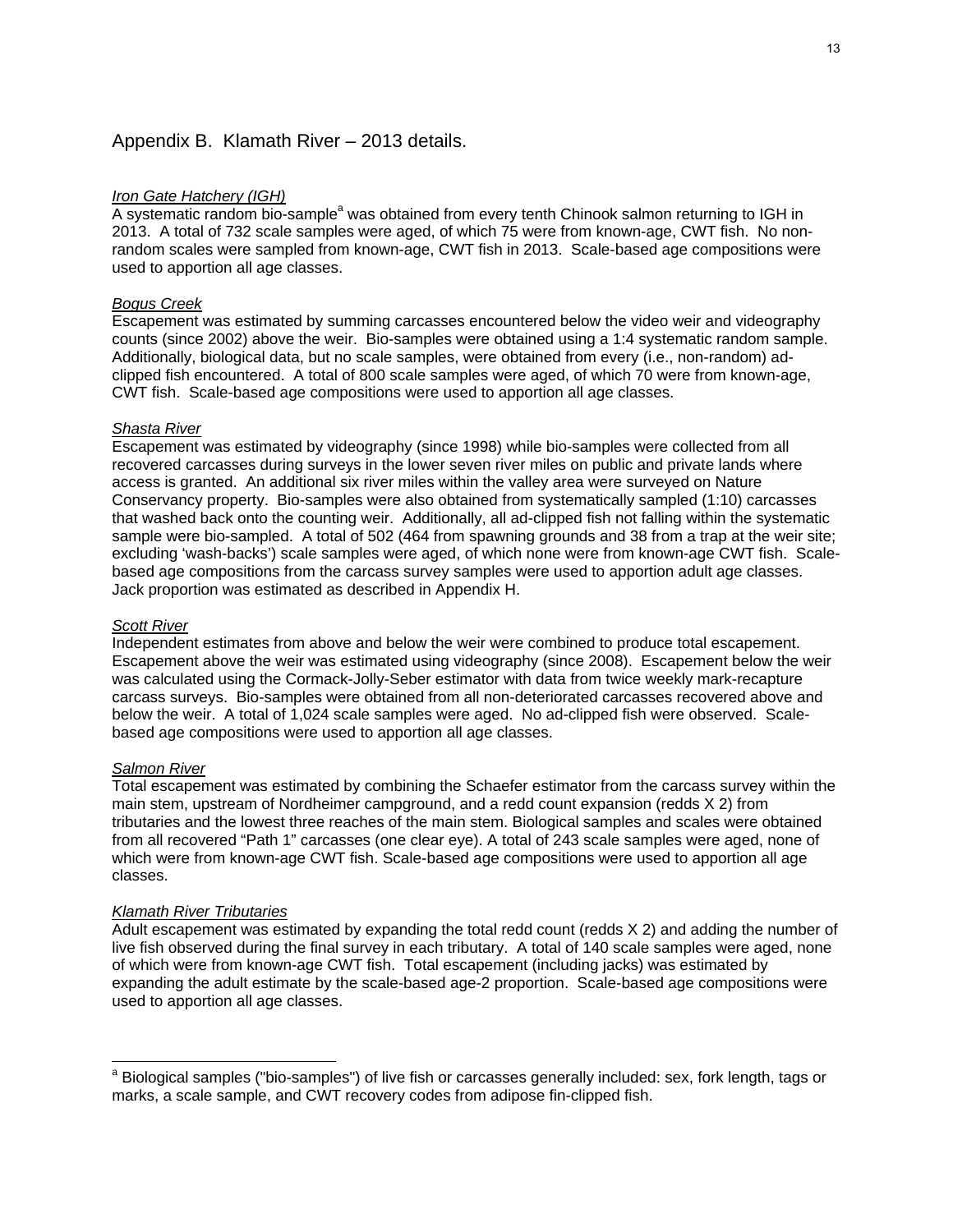#### *Klamath River Mainstem*

For the upper reach (IGH to Shasta River), weekly counts without removal were used to calculate an area-under-the-curve escapement estimate. Observation efficiency was derived from recapture histories of marked carcasses. Carcass 'life' (residence time) was derived from recapture histories and a 5-point scale for appraisal of carcass condition. A total of 812 scales were aged, of which none were from knownage CWT fish. Scale-based age proportions were used to assign all age classes.

For the lower reach (Shasta River to Indian Creek), adult escapement was estimated by expanding the total redd count (redds X 2). Total escapement was estimated by expanding the adult estimate by the scale-based age-2 proportion from the upper reach. Scale-based age proportions from the upper reach were used as surrogate to assign all age classes from total estimate.

## *Lower Klamath River Creel*

Total harvest was estimated by combining creel census estimates from the two sub-areas (above the Highway 101 Bridge to Weitchpec and below the Highway 101 Bridge to the mouth). A total of 1,526 scale samples were aged, of which 10 were taken from known-age CWT fish. Scale-based age proportions for each sub-area were used to apportion all age classes in their respective sub-area.

#### *Upper Klamath River Recreational Fishery*

A creel census in this sub-area was not conducted in 2013. Creel census data were available for the lower and upper river fisheries in 1999 through 2002. The ratio of average adult harvest in the entire Klamath main stem to the average harvest in the lower Klamath River Creel area from these years was applied to the 2013 lower Klamath River Creel harvest estimate to estimate the total adult harvest in the Klamath River main stem. Adult harvest for the upper Klamath River recreational fishery was then estimated by subtracting the estimated lower Klamath River Creel estimate from the Klamath main stem total harvest. Finally, the combined adult and jack harvest was obtained by dividing the adult harvest by the proportion of adults from the weighted average scale age composition of the Upper Klamath River main stem (IGD to Shasta River), Bogus Creek, and Iron Gate Hatchery. These weighted scale-based age compositions were used to apportion all age classes in this fishery.

#### *Yurok Tribal Estuary Fishery (Klamath mouth to Hwy 101)*

Yurok harvest in the estuary was estimated by hourly stratified effort and catch-per-effort methods. The fishery was closed on Wednesdays and Thursdays and between the hours of midnight and 10 AM on fishing days. A total of 1,037 scales were aged, of which 216 were from known-age CWT fish. Scalebased age compositions were used to apportion all age classes.

#### *Yurok Tribal Fishery Above 101*

Yurok harvest in this sub-area was estimated by daily effort and catch-per-effort analyses. The fishery was closed on Wednesdays and Thursdays and the mid-Klamath fishery was closed between the hours of midnight and 10 AM on fishing days. Yurok harvest in the mid- and upper-Klamath area was segregated into jacks and adults based on scale ages. A total of 627 scale samples were aged, of which 7 came from known-age, CWT fish. Scale-based age compositions were used to apportion all age classes.

#### *Blue Creek*

The peak dive count of live fish was used as the estimate of escapement. Jacks were estimated by direct diver count. A total of 46 scale samples (34 collected from carcasses and 12 scales collected from gillnetted fish) were aged. Scale-based age compositions were used to apportion adult age classes.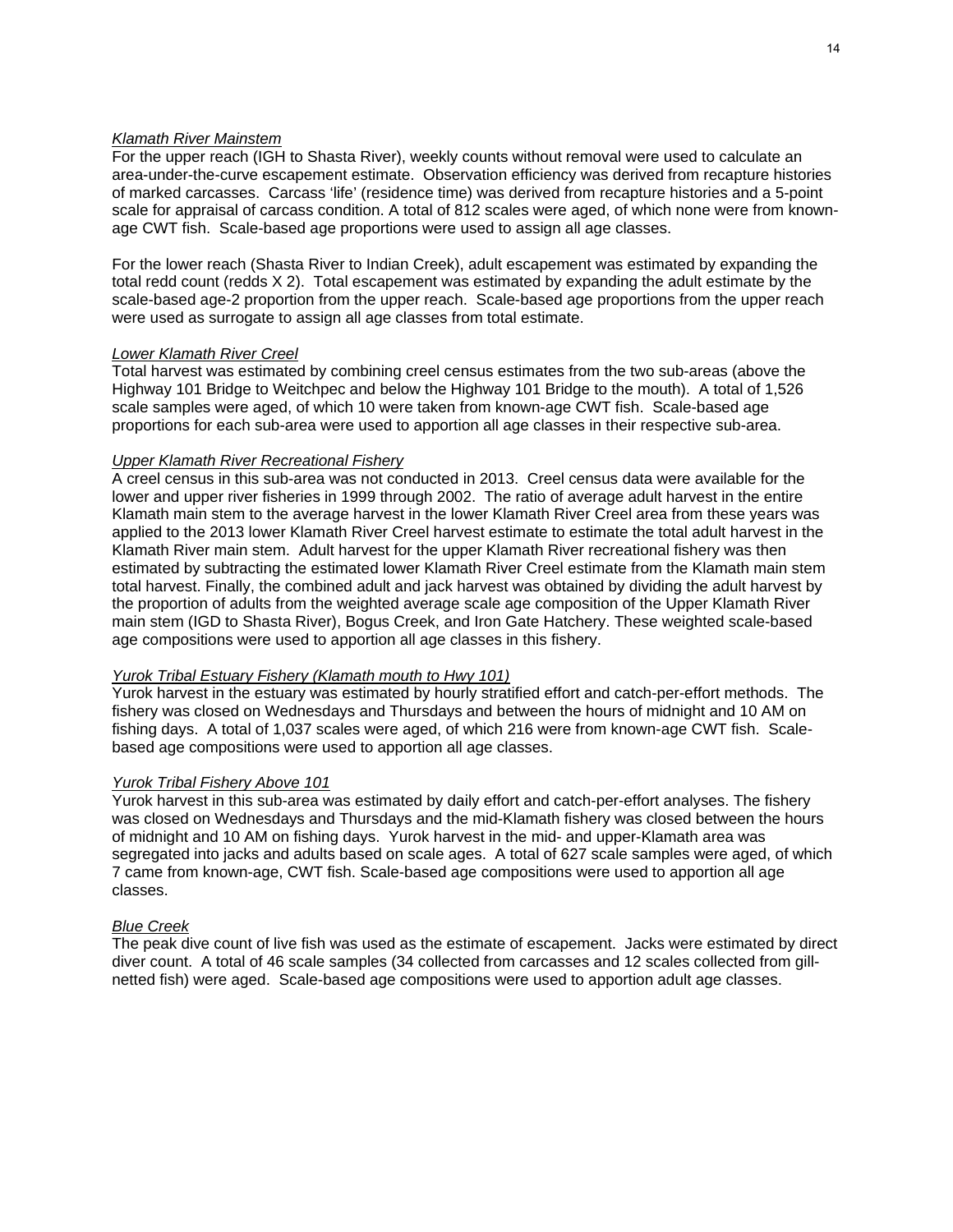## Appendix C. Trinity River – 2013 details.

#### *Trinity River Hatchery (TRH)*

Sampling for scales was conducted in a systematic (1:5) random manner including ad-clipped and nonad-clipped fish (no non-random ad-clipped fish scales were collected). A total of 758 scales were aged, of which 179 scales came from known-age CWT fish. Scale samples were used to apportion the hatchery return into age classes.

#### *Upper Trinity River Recreational Harvest*

The method for estimating the upper Trinity recreational harvest depends on the application of reward/non-reward program tags at the Willow Creek Weir (WCW) and subsequent returns by anglers. CDFW estimated a 2.7% harvest rate on adult Chinook salmon based on the return of program reward tags (11 of 414) applied at WCW. The jack harvest rate of 0.0% was based on return of no program tags of the combined 136 reward and non-reward tags applied, yielding an estimated harvest of 0 age-2 Chinook. There were no scales recovered from this fishery as no creel survey was implemented in 2013. The adult age proportions estimated for the Lower Trinity River Creel were used to apportion the Upper Trinity River Recreational Harvest adult component.

#### *Lower Trinity River Creel*

A roving creel survey was implemented in Trinity River below the location of the WCW. A total of 103 scales were aged, of which 7 were from known-age, CWT fish. Total harvest was apportioned by age using the scale age proportions.

#### *Upper Trinity River Natural Escapement*

Total run was estimated using a non-stratified Petersen mark-recapture estimator. The methods used for estimating age structure within the Trinity River run above WCW were similar to those used in the population estimate, apportioned to three general recovery areas: Trinity River Hatchery, Trinity upper basin natural spawning escapement, and recreational harvest. At WCW a systematic random sample (1:2) of all Chinook examined produces a collection of scales for program-marked fish, some of which are ad-clipped (Trinity River Hatchery origin). Validation of WCW scales is accomplished with known-age fish recovered throughout all sectors of the Trinity River. A total of 398 scales were aged of which 7 were from known-age, CWT fish subsequently recovered at TRH.

The age structure for fish passing above WCW was estimated using scales collected at WCW minus those from known-age fish later recovered at TRH. Next, specific age structures were estimated for fish returning to TRH and the recreational fishery. These proportions were applied to the total hatchery escapement and estimated fishery harvest, respectively, providing totals by age within area. These totals were then deducted from the WCW run apportioned by age resulting in an age structure for the natural escapement in the upper Trinity River.

### *Lower Trinity River Natural Escapement:*

The lower Trinity River natural escapement estimate included total spawners estimated in both main stem and tributary sub-areas (redds X 2). In the tributaries, a total of 8 scales were aged, none of which were from known-age fish. In the main stem, a total of 12 scales were aged, none of which were from knownage fish. An insufficient number of scale samples were recovered to generate independent age proportions for both the main stem and tributary sub-areas. Therefore, the upper Trinity River natural age structure was used to apportion all age classes in both tributaries and main stem sub-areas below WCW.

#### *Hoopa Valley Tribal Harvest*

Hoopa Valley Tribal harvest is a composite of the gillnet and hook-and-line fisheries prosecuted by Tribal members. A total of 1,036 scales were aged, of which 127 were from known-age fish. The total harvest was apportioned by age using these scale age proportions.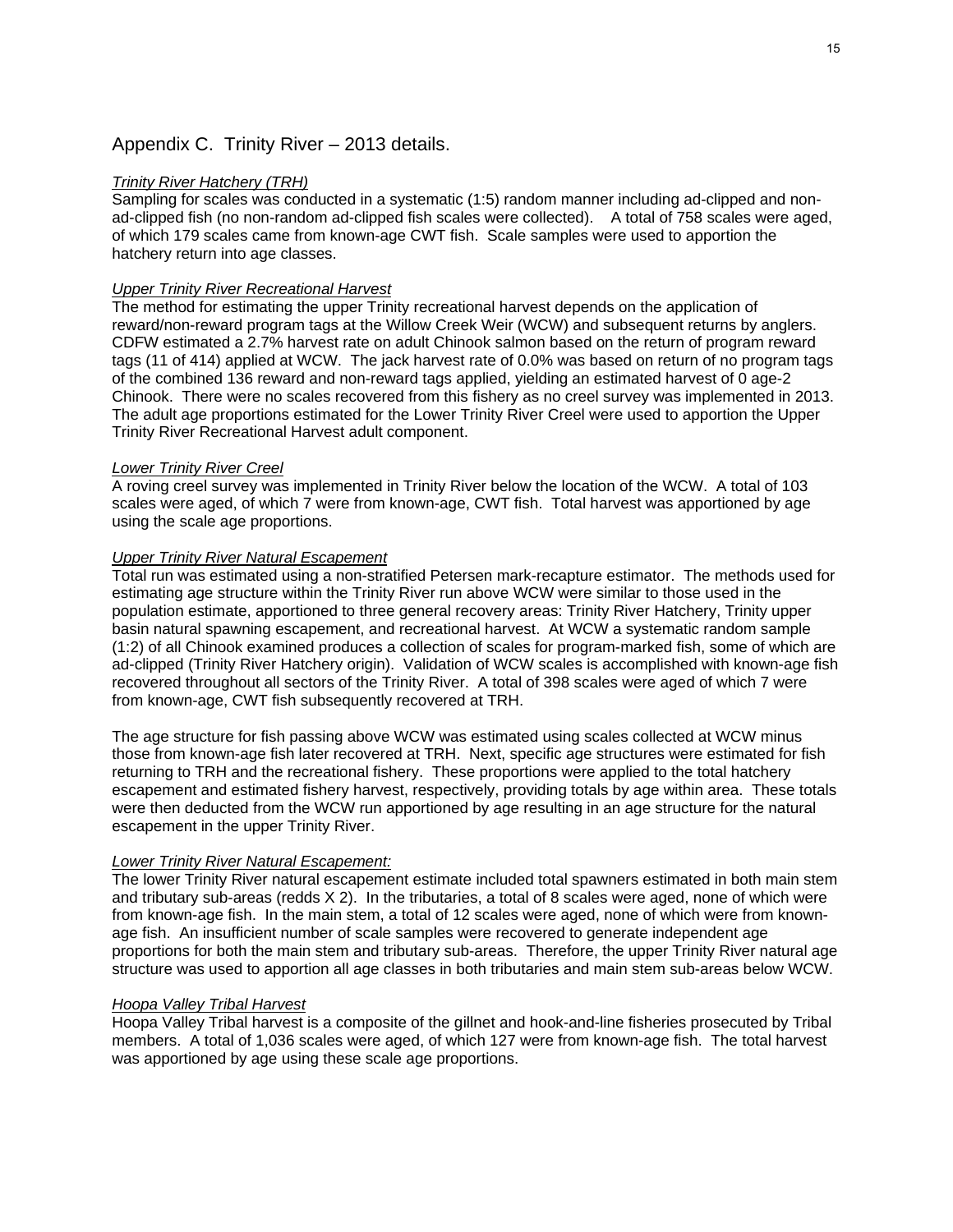## Appendix D. 2013 Klamath age analysis.

| Unknown scales age composition as read |                  |                  |                  |       |              |  |  |  |
|----------------------------------------|------------------|------------------|------------------|-------|--------------|--|--|--|
|                                        | AGE <sub>2</sub> | AGE <sub>3</sub> | AGE <sub>4</sub> | AGE 5 | <b>TOTAL</b> |  |  |  |
| <b>BOGUS</b>                           | 73               | 391              | 259              |       | 724          |  |  |  |
| <b>IGH</b>                             | 65               | 304              | 287              |       | 657          |  |  |  |
| <b>SALMON</b>                          | 25               | 72               | 146              |       | 243          |  |  |  |
| <b>SCOTT</b>                           | 137              | 336              | 543              | 8     | 1,024        |  |  |  |
| <b>SHASTA</b>                          | 8                | 245              | 201              | 0     | 454          |  |  |  |
| <b>MAINSTEM</b>                        | 50               | 322              | 440              | 0     | 812          |  |  |  |
| UR TRIBS                               | 12               | 41               | 87               | 0     | 140          |  |  |  |
| <b>LRC EST</b>                         | 42               | 240              | 499              | 4     | 785          |  |  |  |
| LRC UP                                 | 381              | 173              | 185              |       | 740          |  |  |  |
| <b>YTFP EST</b>                        | 8                | 255              | 548              | 5     | 816          |  |  |  |
| YTFP M&U                               | 14               | 226              | 378              | 2     | 620          |  |  |  |
| <b>BLUE CRK</b>                        | 4                | 3                | 35               | 4     | 46           |  |  |  |
|                                        | 819              | 2608             | 3608             | 26    | 7061         |  |  |  |

# **Unknown scales corrected age proportions (Kimura method)**

|                        | AGE <sub>2</sub>        | AGE <sub>3</sub> | AGE 4       | AGE <sub>5</sub> | <b>TOTAL</b> |
|------------------------|-------------------------|------------------|-------------|------------------|--------------|
| <b>BOGUS</b>           | 0.0893                  | 0.5634           | 0.3459      | 0.0014           | 1.0          |
| <b>IGH</b>             | 0.0892                  | 0.4768           | 0.4325      | 0.0015           | 1.0          |
| <b>SALMON</b>          | 0.0969                  | 0.2907           | 0.6123      | 0.0000           | 1.0          |
| <b>SCOTT</b>           | 0.1271                  | 0.3281           | 0.5370      | 0.0078           | 1.0          |
| <b>SHASTA</b>          | 0.0062                  | 0.5591           | 0.4347      | 0.0000           | 1.0          |
| <b>MAINSTEM</b>        | 0.0534                  | 0.4010           | 0.5456      | 0.0000           | 1.0          |
| UR TRIBS               | 0.0799                  | 0.2861           | 0.6340      | 0.0000           | 1.0          |
| <b>LRC EST</b>         | 0.0474                  | 0.2993           | 0.6482      | 0.0051           | 1.0          |
| LRC UP                 | 0.5100                  | 0.2396           | 0.2491      | 0.0014           | 1.0          |
| <b>YTFP EST</b>        | 0.0036                  | 0.3049           | 0.6854      | 0.0061           | 1.0          |
| YTFP M&U               | 0.0152                  | 0.3636           | 0.6181      | 0.0032           | 1.0          |
| <b>BLUE CRK</b>        | 0.0862                  | 0.0355           | 0.7913      | 0.0870           | 1.0          |
|                        |                         |                  |             |                  |              |
| <b>Known CWT ages</b>  | /a                      |                  |             |                  |              |
|                        | AGE <sub>2</sub>        | AGE <sub>3</sub> | AGE 4       | AGE 5            | <b>TOTAL</b> |
| <b>BOGUS</b>           | $\overline{7}$          | 120              | 190         | $\Omega$         | 317          |
| <b>IGH</b>             | 256                     | 1043             | 1499        | 0                | 2798         |
| <b>SALMON</b>          | 0                       | 0                | 0           | $\mathbf 0$      | 0            |
| <b>SCOTT</b>           | 0                       | 0                | 0           | $\mathbf 0$      | 0            |
| <b>SHASTA</b>          | $\mathbf 0$             | $\pmb{0}$        | $\mathbf 0$ | $\mathbf 0$      | $\pmb{0}$    |
| <b>MAINSTEM</b>        | $\pmb{0}$               | 17               | 69          | $\mathbf 0$      | 86           |
| <b>UR TRIBS</b>        | $\mathbf 0$             | $\mathbf 0$      | $\mathbf 0$ | $\mathbf 0$      | $\mathbf 0$  |
| <b>LRC</b>             | 14                      | 112              | 254         | 0                | 380          |
| <b>YTFP EST</b>        | 1                       | 118              | 572         | 1                | 692          |
| YTFP M&U               | $\mathbf 0$             | 1                | 14          | $\mathbf 0$      | 15           |
| <b>BLUE CRK</b>        | $\mathbf 0$             | 0                | 0           | $\mathbf 0$      | $\Omega$     |
|                        | $\overline{278}$        | 1411             | 2598        | $\mathbf{1}$     | 4288         |
| Breakout within strata |                         |                  |             |                  |              |
| Bogus1                 | 3                       | 51               | 112         | 0                | 166          |
| Bogus2                 | $\overline{\mathbf{4}}$ | 69               | 78          | 0                | 151          |
| LRC - lo               | $\overline{c}$          | 95               | 237         | $\mathbf 0$      | 334          |
| LRC - mid              | 12                      | 17               | 17          | $\mathbf 0$      | 46           |
| <b>YTFP MID-UP</b>     | $\mathbf 0$             | 1                | 14          | $\Omega$         | 15           |

|<br><sup>/a</sup> Table includes known-age fish whose scales were not mounted / read.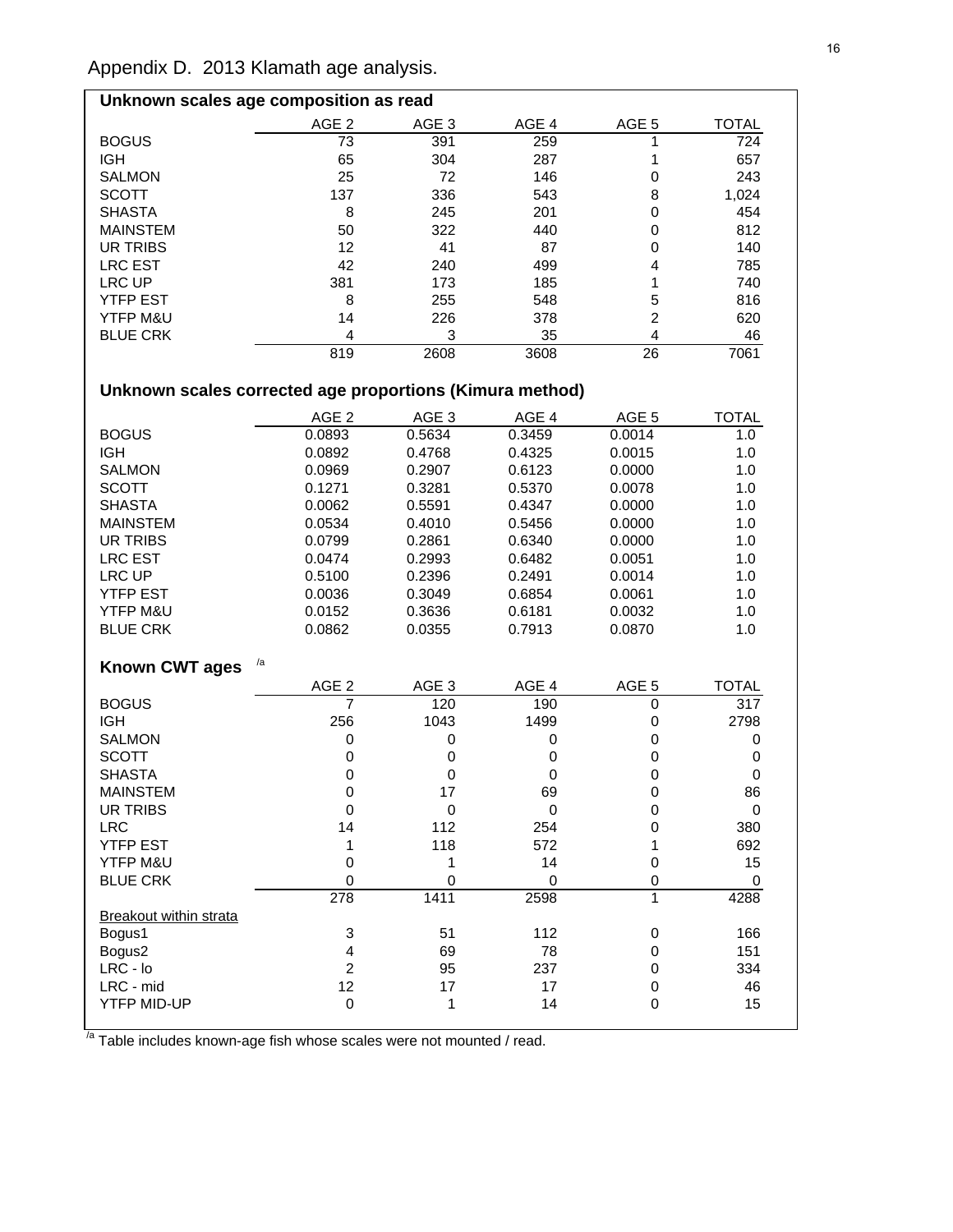### Appendix E. 2013 Trinity age analysis.

| WCW = Willow Ck. Weir                                                                                                   |                                                 |                                                                            |                                  | <b>Cwt Age</b>                                              |                              |                                     |                                     | <b>LOWTRINREC = Lower Trinity Recreational</b> |                |                                                     | <b>Cwt Age</b>                                |                       |                     |                         |
|-------------------------------------------------------------------------------------------------------------------------|-------------------------------------------------|----------------------------------------------------------------------------|----------------------------------|-------------------------------------------------------------|------------------------------|-------------------------------------|-------------------------------------|------------------------------------------------|----------------|-----------------------------------------------------|-----------------------------------------------|-----------------------|---------------------|-------------------------|
|                                                                                                                         | Scale unreadable                                | no cwt age                                                                 | $\overline{c}$<br>$\overline{0}$ | 3<br>$\Omega$                                               | 4<br>$\Omega$                | 5                                   | Total<br>$\overline{2}$             | Scale unreadable                               | no cwt age     | $\overline{2}$<br>$\overline{0}$                    | 3<br>$\Omega$                                 | 4                     | 5                   | Total<br>$\overline{2}$ |
|                                                                                                                         |                                                 | 71                                                                         |                                  | $\mathbf 0$                                                 | $\mathbf{0}$                 |                                     | 72                                  |                                                | 14             | $\mathbf 0$                                         | $\mathbf{0}$                                  | $\Omega$              |                     | 14                      |
| <b>Scale</b>                                                                                                            |                                                 | 63                                                                         | $\Omega$                         | 3                                                           | $\mathbf{0}$                 |                                     | 66                                  | <b>Scale</b><br>3                              | 36             | $\mathbf{0}$                                        | $\overline{2}$                                |                       |                     | 39                      |
| Ages                                                                                                                    |                                                 | 252                                                                        | $\mathbf{0}$                     | $\mathbf{0}$                                                | $\mathbf{3}$                 |                                     | 255                                 | Ages                                           | 4!             | $\mathbf{0}$                                        | $\mathbf{0}$                                  |                       |                     | 49                      |
| $\overline{7}$                                                                                                          |                                                 |                                                                            | $\Omega$                         | $\mathbf{0}$                                                | $\mathbf{0}$                 |                                     | 5                                   | 8                                              |                | $\Omega$                                            | $\Omega$                                      | $\Omega$              |                     | $\overline{1}$          |
| 391<br>393<br>400<br>96<br>105<br>3<br>3<br>97<br>$\mathbf 0$<br>$\overline{2}$<br>0<br>6<br>0                          |                                                 |                                                                            |                                  |                                                             |                              |                                     |                                     |                                                |                |                                                     |                                               |                       |                     |                         |
| HUPAHARV = Hoopa Tribal Net Harvest plus Tribal Hook-and-Line Cwt Age<br>TRH = Trinity River Hatchery<br><b>Cwt Age</b> |                                                 |                                                                            |                                  |                                                             |                              |                                     |                                     |                                                |                |                                                     |                                               |                       |                     |                         |
|                                                                                                                         |                                                 | no cwt age                                                                 |                                  | 3                                                           | $\overline{4}$               | 5                                   | Total                               |                                                | no cwt age     | 2                                                   | 3                                             | $\boldsymbol{4}$      | 5                   | Total                   |
|                                                                                                                         | Scale unreadable                                |                                                                            |                                  |                                                             |                              |                                     | 12                                  | Scale unreadable                               |                |                                                     |                                               |                       |                     | 10                      |
|                                                                                                                         |                                                 | 5                                                                          | $\mathbf{0}$                     | $\mathbf{0}$                                                | $\mathbf{0}$                 |                                     | 5                                   |                                                | 21             | $\overline{5}$                                      | $\mathbf 0$                                   | $\mathbf{0}$          |                     | 26                      |
| <b>Scale</b><br>Ages                                                                                                    |                                                 | 176<br>725                                                                 | $\Omega$<br>$\mathbf{0}$         | 22<br>$\overline{1}$                                        | $\mathbf{0}$<br>104          |                                     | 198<br>830                          | <b>Scale</b><br>Ages                           | 161<br>397     | $\mathbf 0$<br>$\mathbf{0}$                         | 50<br>-1                                      | $\overline{2}$<br>121 |                     | 213<br>519              |
| 129                                                                                                                     |                                                 |                                                                            | $\Omega$                         | $\Omega$                                                    | $\mathbf{0}$                 |                                     | 3                                   | 180                                            |                | $\Omega$                                            | $\Omega$                                      | $\mathbf{0}$          |                     | $\mathbf 0$             |
| 909                                                                                                                     |                                                 | 919                                                                        | $\Omega$                         | 23                                                          | 106                          | $\Omega$                            | 1048                                | 579                                            | 588            | 5                                                   | 51                                            | 124                   | $\Omega$            | 768                     |
|                                                                                                                         |                                                 |                                                                            |                                  |                                                             |                              |                                     |                                     |                                                |                |                                                     |                                               |                       |                     |                         |
|                                                                                                                         |                                                 | LOWTRINTRIBS = Lower Trinity Tribs - Includes samples taken by I Cwt Age   |                                  | 3                                                           | $\boldsymbol{4}$             | 5                                   |                                     | <b>UPKLAMREC Upper Klamath Recreational</b>    | no cwt age     | 2                                                   | <b>Cwt Age</b><br>3                           | $\boldsymbol{\Delta}$ | 5                   | Total                   |
|                                                                                                                         | Scale unreadable                                | no cwt age                                                                 | 2<br>$\Omega$                    | $\Omega$                                                    |                              |                                     | Total<br>0                          | <b>NO DATA</b><br>Scale unreadable             |                |                                                     |                                               |                       |                     |                         |
|                                                                                                                         |                                                 |                                                                            | $\mathbf{0}$                     | $\mathbf{0}$                                                | $\mathbf{0}$                 |                                     | $\mathbf{1}$                        |                                                |                |                                                     |                                               |                       |                     |                         |
| <b>Scale</b>                                                                                                            |                                                 |                                                                            | $\Omega$                         | $\Omega$                                                    | $\mathbf{0}$                 |                                     |                                     | <b>Scale</b><br>3                              |                |                                                     |                                               |                       |                     |                         |
| Ages                                                                                                                    |                                                 |                                                                            | $\mathbf{0}$                     | $\mathbf{0}$                                                | $\mathbf 0$                  |                                     | 6                                   | Ages                                           |                |                                                     |                                               |                       |                     |                         |
| 0<br>8                                                                                                                  |                                                 | 8                                                                          | $\Omega$<br>$\Omega$             | $\mathbf{0}$<br>$\Omega$                                    | $\mathbf{0}$<br>$\mathbf 0$  |                                     | $\Omega$<br>8                       | $\Omega$<br>$\Omega$                           |                | $\mathbf 0$<br>0                                    | $\mathbf 0$                                   | $\mathsf 0$           |                     | $\mathbf 0$             |
|                                                                                                                         |                                                 |                                                                            |                                  |                                                             |                              | 0                                   |                                     |                                                |                |                                                     |                                               |                       | 0                   |                         |
|                                                                                                                         | <b>LOWTRINMAINSTEM = Lower Trinity Mainstem</b> |                                                                            |                                  | <b>Cwt Age</b>                                              |                              |                                     |                                     | 0                                              |                |                                                     | <b>Cwt Age</b>                                |                       |                     |                         |
|                                                                                                                         |                                                 | no cwt age                                                                 | $\overline{2}$                   | $\mathcal{R}$                                               |                              | 5                                   | Total                               | <b>NO DATA</b>                                 | no cwt age     | $\mathcal{P}$                                       | ্ব                                            |                       | 5                   | Total                   |
|                                                                                                                         | Scale unreadable                                |                                                                            |                                  |                                                             |                              |                                     |                                     | Scale unreadable                               |                |                                                     |                                               |                       |                     |                         |
| <b>Scale</b>                                                                                                            |                                                 |                                                                            | $\mathbf 0$<br>$\mathbf{0}$      | $\mathbf{0}$<br>$\mathbf{0}$                                | $\mathbf{0}$<br>$\mathbf{0}$ |                                     | $\mathbf 0$<br>$\mathbf{1}$         | <b>Scale</b><br>3                              |                |                                                     |                                               |                       |                     |                         |
| Ages                                                                                                                    |                                                 | 10                                                                         | $\mathbf{0}$                     | $\mathbf{0}$                                                | $\mathbf{0}$                 |                                     | 10                                  | Ages                                           |                |                                                     |                                               |                       |                     |                         |
| 0                                                                                                                       |                                                 |                                                                            | $\Omega$                         | $\mathbf{0}$                                                | $\Omega$                     |                                     |                                     | $\mathbf 0$                                    |                |                                                     |                                               |                       |                     |                         |
| 12                                                                                                                      |                                                 | 13                                                                         | $\Omega$                         | $\mathbf 0$                                                 | $\Omega$                     | $\Omega$                            | 13                                  | $\Omega$                                       |                | $\mathsf 0$<br>0                                    | $\mathbf 0$                                   | $\mathbf 0$           | $\mathsf{O}\xspace$ | $\mathbf 0$             |
|                                                                                                                         |                                                 |                                                                            |                                  | POOLED data from all areas: Scale age-CWT age matrix.       |                              |                                     |                                     |                                                |                |                                                     |                                               |                       |                     |                         |
|                                                                                                                         |                                                 |                                                                            |                                  | (Includes only fish with both scale age and CWT known age.) |                              |                                     |                                     | (B)                                            |                | Scale-CWT age matrix of proportions of column sums. |                                               |                       |                     |                         |
|                                                                                                                         |                                                 |                                                                            |                                  |                                                             |                              |                                     |                                     |                                                |                |                                                     |                                               |                       |                     |                         |
|                                                                                                                         |                                                 | <b>VALIDATION MATRIX</b>                                                   | $\overline{\mathbf{2}}$          | 3                                                           | 4                            | 5                                   |                                     |                                                |                | -2                                                  | 3                                             | -4                    | 5                   |                         |
|                                                                                                                         |                                                 |                                                                            | 6                                | $\mathsf 0$                                                 | $\overline{0}$               |                                     |                                     |                                                |                | 1.0000                                              | 0.0000                                        | 0.0000                | 0.0000              |                         |
|                                                                                                                         |                                                 |                                                                            | $\mathbf 0$                      | 77                                                          | $\mathbf{3}$                 |                                     |                                     |                                                |                | 0.0000                                              | 0.9747                                        | 0.0128                | 0.0000              |                         |
|                                                                                                                         | 4x4                                             |                                                                            | $\mathbf 0$                      | $\overline{2}$                                              | 232                          |                                     |                                     |                                                |                | 0.0000                                              | 0.0253                                        | 0.9872                | 0.0000              |                         |
|                                                                                                                         |                                                 |                                                                            | $\Omega$                         | $\mathsf 0$                                                 | $\mathbf 0$                  |                                     | 0.98                                |                                                |                | 0.0000                                              | 0.0000                                        | 0.0000                | 1.0000              |                         |
|                                                                                                                         |                                                 |                                                                            |                                  |                                                             |                              |                                     |                                     |                                                |                |                                                     |                                               |                       |                     |                         |
|                                                                                                                         |                                                 |                                                                            |                                  |                                                             |                              |                                     |                                     |                                                |                |                                                     |                                               |                       |                     |                         |
| # known scales                                                                                                          | $\overline{7}$                                  | Corrected Scale age proportion vectors for scale-aged 2 - 5 fish.<br>129   | $\boldsymbol{8}$                 | 180                                                         |                              |                                     |                                     | 324<br>$\Omega$                                |                | Correction Matrix for ages 2,3,4,5.                 |                                               |                       |                     |                         |
| unknown scales                                                                                                          | 391                                             | 909                                                                        | 96                               | 579                                                         |                              |                                     |                                     | 1995                                           |                |                                                     | (Inverse of Scale-CWT age proportion matrix.) |                       |                     |                         |
|                                                                                                                         | Willow Creek Weir                               | Hoopa Tribal                                                               | <b>Lower Trinity</b>             | <b>TRH</b>                                                  | <b>Lower Trinity</b>         | <b>Upper Trinity</b>                | Upper Trin                          | Lower                                          |                | $\overline{2}$                                      | 3                                             | $\overline{4}$        | 5                   |                         |
| Age                                                                                                                     | <b>WCW</b>                                      | <b>NET HARV</b>                                                            | <b>REC HARV</b>                  | <b>HATCHERY</b>                                             | Mainstem                     | <b>REC HARV</b>                     | <b>NATURAL</b>                      | <b>Trin Tribs</b>                              |                | 1.0138                                              | $-0.0040$                                     | 0.0001                | 0.0000              |                         |
|                                                                                                                         | 0.1816                                          | 0.0055                                                                     | 0.1458                           | 0.0363                                                      | 0.0000                       |                                     | 0.2035                              | 0.1250                                         |                | $-0.0144$                                           | 1.0535                                        | $-0.0380$             | 0.0000              |                         |
|                                                                                                                         | 0.1568<br>0.6488                                | 0.1881<br>0.8031                                                           | 0.3786<br>0.4651                 | 0.2763<br>0.6874                                            | 0.0745<br>0.8422             | 0.4433<br>0.5445                    | 0.1365<br>0.6458                    | 0.1183<br>0.7567                               |                | 0.0007<br>0.0000                                    | $-0.0494$<br>0.0000                           | 1.0378<br>0.0000      | 0.0000<br>1.0000    |                         |
|                                                                                                                         | 0.0128                                          | 0.0033                                                                     | 0.0104                           | 0.0000                                                      | 0.0833                       | 0.0122                              | 0.0142                              | 0.000                                          |                |                                                     |                                               |                       |                     |                         |
|                                                                                                                         | 1.00000                                         | 1.00000                                                                    | 1.00000                          | 1.00000                                                     | 1.00000                      | 1.00000                             | 1.00000                             | 1.00000                                        |                |                                                     |                                               |                       |                     |                         |
|                                                                                                                         |                                                 |                                                                            |                                  |                                                             |                              |                                     |                                     |                                                |                |                                                     |                                               |                       |                     |                         |
|                                                                                                                         |                                                 |                                                                            |                                  |                                                             |                              |                                     |                                     |                                                |                | <b>WCW scales</b>                                   |                                               |                       |                     |                         |
| <b>CWTS</b>                                                                                                             | Willow Creek Weir                               | Hoopa Tribal                                                               | <b>Lower Trinity</b>             | <b>TRH</b>                                                  | Lower Trinity                | (Estimated)<br><b>Upper Trinity</b> | (Estimated)<br><b>Upper Trinity</b> | Hoopa                                          |                |                                                     | known<br>age                                  | Total age             | WCW age             |                         |
| Age                                                                                                                     | <b>WCW</b>                                      | <b>NET HARV</b>                                                            | <b>REC HARV</b>                  | <b>HATCHERY</b>                                             | CARCASS                      | <b>REC HARV</b>                     | <b>NATURAL</b>                      | Hook&Line                                      | Age            | WCW no cwts                                         | cwts scales                                   | all scales            | proportions         |                         |
|                                                                                                                         |                                                 | $\mathbf{0}$                                                               | $\mathbf 0$                      | 30                                                          | $\mathbf{0}$                 | $\mathbf{0}$                        | 15                                  |                                                | $\overline{2}$ | 71                                                  |                                               | 72                    | 0.1809              |                         |
|                                                                                                                         | 3                                               | 23                                                                         | $\overline{2}$                   | 231                                                         | $\mathbf{0}$                 | 22                                  | 558                                 |                                                | 3              | 61                                                  | 3                                             | 64                    | 0.1616              |                         |
|                                                                                                                         | 3                                               | 106                                                                        | 6                                | 690                                                         | $\mathbf{0}$                 | 66                                  | 1668                                |                                                |                | 254                                                 | 3                                             | 257                   | 0.6449              |                         |
|                                                                                                                         | $\mathbf{0}$                                    | $\mathbf{0}$<br>129                                                        | $\mathbf{0}$<br>8                | 3<br>954                                                    | $\mathbf{0}$<br>$\Omega$     | $\mathbf{0}$<br>88                  | $\overline{7}$<br>2248              |                                                |                | $\overline{5}$<br>391                               | 0                                             | $\overline{5}$<br>398 | 0.0126<br>1.0000    |                         |
| # unknown ads                                                                                                           | $\mathbf{0}$                                    | $\sqrt{5}$                                                                 | $\mathbf{1}$                     | 22                                                          | $\mathbf{0}$                 | $\mathbf 0$                         | $\mathbf 0$                         | $\mathbf{0}$                                   |                |                                                     |                                               |                       |                     |                         |
| # total ads                                                                                                             | $\overline{7}$                                  | 134                                                                        | 9                                | 976                                                         |                              | 0 paper CWTs                        | $\mathbf{0}$                        | $\Omega$                                       |                |                                                     |                                               |                       |                     |                         |
|                                                                                                                         |                                                 | Natural Escapement, Trinity basin above WCW: Apportioned to age structure. |                                  |                                                             |                              | TRH + Rec above                     |                                     | <b>Apportioned Natural Escapement</b>          |                |                                                     |                                               |                       |                     |                         |
|                                                                                                                         |                                                 |                                                                            |                                  |                                                             | <b>WCW</b>                   | WCW+Natural                         |                                     | minus TRH #s minus above WCW creel #s          |                |                                                     |                                               |                       |                     |                         |
|                                                                                                                         | Rec above WCW                                   | <b>Total Run</b><br>808                                                    |                                  | Age<br>$\overline{2}$                                       | proportions<br>0.1816        | Escapement<br>6733                  | Escapement                          | Proportions<br>0.2035                          |                |                                                     |                                               |                       |                     |                         |
|                                                                                                                         | TRH                                             | 3852                                                                       |                                  | 3                                                           | 0.1568                       | 5814                                | 6598<br>4424                        | 0.1365                                         |                |                                                     |                                               |                       |                     |                         |
|                                                                                                                         | Naturals                                        | 32417                                                                      |                                  | $\overline{4}$                                              | 0.6488                       | 24056                               | 20934                               | 0.6458                                         |                |                                                     |                                               |                       |                     |                         |
|                                                                                                                         | Total                                           | 37077                                                                      |                                  | 5                                                           | 0.0128                       | 474<br>37077                        | 461                                 | 0.0142                                         |                |                                                     |                                               |                       |                     |                         |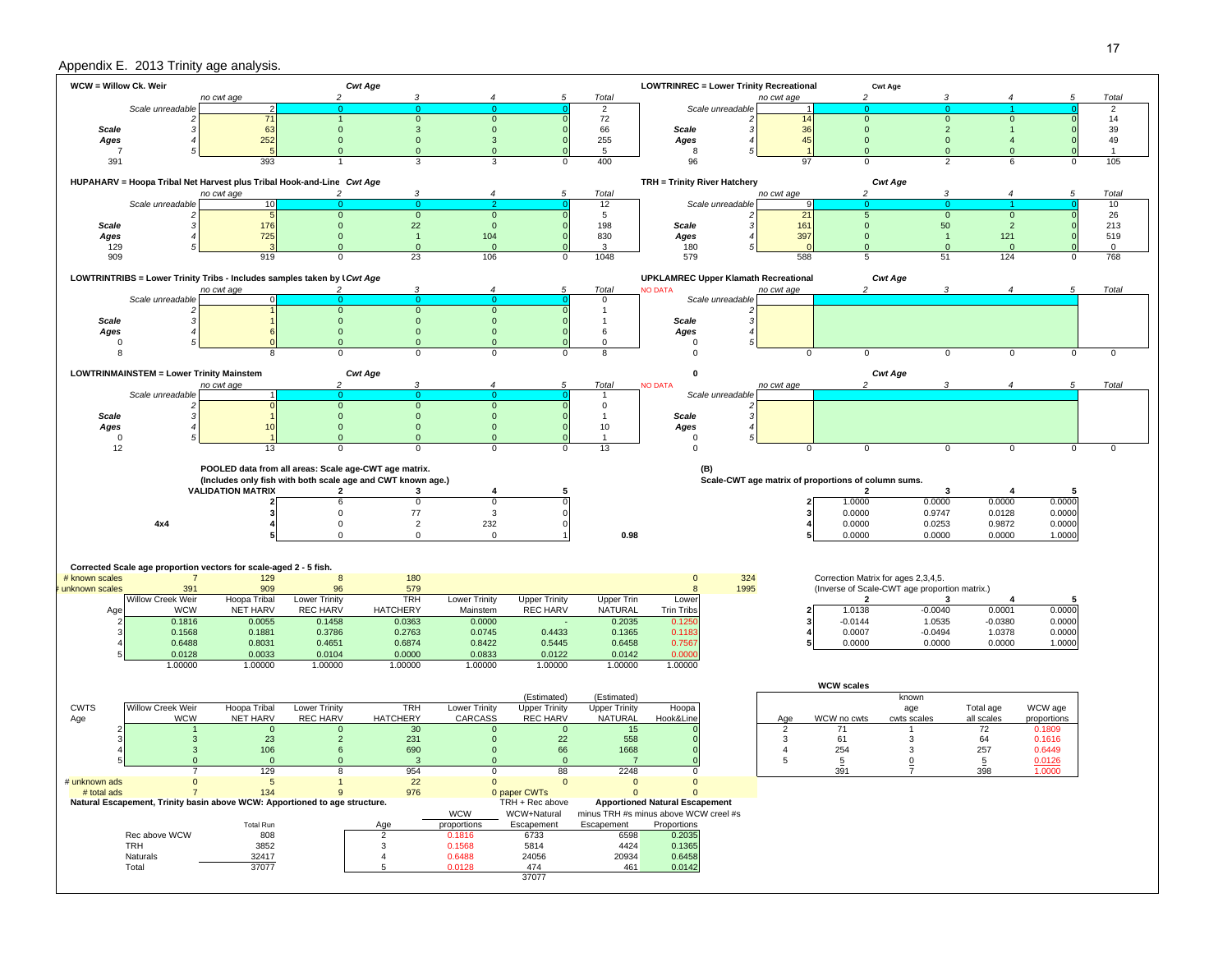| Appendix F. 2013 Klamath Basin fall Chinook age-composition calculation worksheet.                                                                                                                                                                                                                                                                                                                                                                                                                                                       |                                                                                                                                                                                                 |                                                                                                                                                                                               |                                                                                                                                                                                           |                                                                                                                                                                                                    |                                                                                                                                                                                 |                                                                                                                                                                                     |                                                                                                                                                                                                   |                                                                                                                                                               |                                                                                                                                                                                                                                          |                                                                                                                                                                                                                                                                      |                                                                                                                                                                                                                                                           |                                                                                                                                                                                                                                     |                                                                                                                                                                                                                                                                           |                                                                                                                                                               |                                                                                                                                                 | 2/11/2014                                                                                                                                                                                                                                    | 1630                                                                                                                                                                                                                                                                                          |
|------------------------------------------------------------------------------------------------------------------------------------------------------------------------------------------------------------------------------------------------------------------------------------------------------------------------------------------------------------------------------------------------------------------------------------------------------------------------------------------------------------------------------------------|-------------------------------------------------------------------------------------------------------------------------------------------------------------------------------------------------|-----------------------------------------------------------------------------------------------------------------------------------------------------------------------------------------------|-------------------------------------------------------------------------------------------------------------------------------------------------------------------------------------------|----------------------------------------------------------------------------------------------------------------------------------------------------------------------------------------------------|---------------------------------------------------------------------------------------------------------------------------------------------------------------------------------|-------------------------------------------------------------------------------------------------------------------------------------------------------------------------------------|---------------------------------------------------------------------------------------------------------------------------------------------------------------------------------------------------|---------------------------------------------------------------------------------------------------------------------------------------------------------------|------------------------------------------------------------------------------------------------------------------------------------------------------------------------------------------------------------------------------------------|----------------------------------------------------------------------------------------------------------------------------------------------------------------------------------------------------------------------------------------------------------------------|-----------------------------------------------------------------------------------------------------------------------------------------------------------------------------------------------------------------------------------------------------------|-------------------------------------------------------------------------------------------------------------------------------------------------------------------------------------------------------------------------------------|---------------------------------------------------------------------------------------------------------------------------------------------------------------------------------------------------------------------------------------------------------------------------|---------------------------------------------------------------------------------------------------------------------------------------------------------------|-------------------------------------------------------------------------------------------------------------------------------------------------|----------------------------------------------------------------------------------------------------------------------------------------------------------------------------------------------------------------------------------------------|-----------------------------------------------------------------------------------------------------------------------------------------------------------------------------------------------------------------------------------------------------------------------------------------------|
| <b>Hatchery spawners</b><br>Iron Gate Hatchery (IGH)                                                                                                                                                                                                                                                                                                                                                                                                                                                                                     | #<br>Grilse<br>1323                                                                                                                                                                             | #<br>Adults<br>13431                                                                                                                                                                          | Total<br>Run<br>14754                                                                                                                                                                     | 2<br>1323                                                                                                                                                                                          | <b>CALCULATED AGE</b><br>З<br>6743                                                                                                                                              | $\overline{4}$<br>6670                                                                                                                                                              | 5<br>18                                                                                                                                                                                           | Total<br>14754                                                                                                                                                | scales                                                                                                                                                                                                                                   | SCALE AGE PROPORTIONS (unknowns)<br>2<br>0.08920                                                                                                                                                                                                                     | 3<br>0.47679                                                                                                                                                                                                                                              | 4<br>0.43249                                                                                                                                                                                                                        | 0.00152                                                                                                                                                                                                                                                                   | 5 Total<br>1.0                                                                                                                                                | Unk. Age<br>Scales Read<br>657                                                                                                                  | Length Freq or<br>Redds<br>:60cm                                                                                                                                                                                                             | Live                                                                                                                                                                                                                                                                                          |
| Trinity River Hatchery (TRH)<br>Hatchery spawner subtotal:                                                                                                                                                                                                                                                                                                                                                                                                                                                                               | 135<br>1458                                                                                                                                                                                     | 3717<br>17148                                                                                                                                                                                 | 3852<br>18606                                                                                                                                                                             | 135<br>1458                                                                                                                                                                                        | 1032<br>7775                                                                                                                                                                    | 2682<br>9352                                                                                                                                                                        | 3<br>21                                                                                                                                                                                           | 3852<br>18606                                                                                                                                                 | IGH cwts<br>scales<br><b>TRH cwts</b>                                                                                                                                                                                                    | 256<br>0.03627<br>30                                                                                                                                                                                                                                                 | 1043<br>0.27628<br>231                                                                                                                                                                                                                                    | 1499<br>0.68745<br>690                                                                                                                                                                                                              | 0<br>0.00000<br>3                                                                                                                                                                                                                                                         | 2798<br>1.0<br>954                                                                                                                                            | 579                                                                                                                                             |                                                                                                                                                                                                                                              |                                                                                                                                                                                                                                                                                               |
| <b>Natural Spawners</b><br>Trinity River mainstem above WCW<br>Trinity River mainstem below WCW<br>Salmon River Basin (includes Wooley Cr)<br><b>Scott River</b>                                                                                                                                                                                                                                                                                                                                                                         | 6598<br>371<br>240<br>588                                                                                                                                                                       | prop. hatchery grilse<br>25819<br>1452<br>2240<br>4036                                                                                                                                        | 0.078<br>32417<br>1823<br>2480<br>4624                                                                                                                                                    | 6598<br>371<br>240<br>588                                                                                                                                                                          | 4424<br>249<br>721<br>1517                                                                                                                                                      | 20934<br>1177<br>1519<br>2483                                                                                                                                                       | proportion hatchery<br>461<br>26<br>0<br>36                                                                                                                                                       | 0.104<br>32417<br>1823<br>2480<br>4624                                                                                                                        | scales<br>Up T main<br>scales<br>scales                                                                                                                                                                                                  | 0.20352<br>0.20352<br>0.09695<br>0.12709                                                                                                                                                                                                                             | 0.13648<br>0.13648<br>0.29074<br>0.32810                                                                                                                                                                                                                  | 0.64577<br>0.61232<br>0.53700                                                                                                                                                                                                       | 0.64577 0.01423<br>0.01423<br>0.00000<br>0.00781                                                                                                                                                                                                                          | 1.0<br>1.0<br>1.0<br>1.0                                                                                                                                      | 391<br>12<br>243<br>1,024                                                                                                                       | 726<br>38<br>56cm                                                                                                                                                                                                                            | 1632                                                                                                                                                                                                                                                                                          |
| Shasta River                                                                                                                                                                                                                                                                                                                                                                                                                                                                                                                             | 1096                                                                                                                                                                                            | 6925                                                                                                                                                                                          | 8021                                                                                                                                                                                      | 1096<br>0.137                                                                                                                                                                                      | 3896<br>0.486                                                                                                                                                                   | 3029<br>0.378                                                                                                                                                                       | 0<br>0.000                                                                                                                                                                                        | 8021                                                                                                                                                          | Scott CWT<br>scales<br>Shasta CWT                                                                                                                                                                                                        | $\Omega$<br>trap 13.66%<br>adult only                                                                                                                                                                                                                                | $\Omega$<br>0.56259<br>$\Omega$                                                                                                                                                                                                                           | 0<br>0.43741<br>$\Omega$                                                                                                                                                                                                            | $\Omega$<br>0.00000<br>$\Omega$                                                                                                                                                                                                                                           | $\mathsf 0$<br>1.0<br>$\mathbf 0$                                                                                                                             | 446                                                                                                                                             | 58cm                                                                                                                                                                                                                                         |                                                                                                                                                                                                                                                                                               |
| <b>Bogus Creek</b>                                                                                                                                                                                                                                                                                                                                                                                                                                                                                                                       | 362                                                                                                                                                                                             | 3925                                                                                                                                                                                          | 4287                                                                                                                                                                                      | 362                                                                                                                                                                                                | 2357                                                                                                                                                                            | 1563                                                                                                                                                                                | 5                                                                                                                                                                                                 | 4287                                                                                                                                                          | scales<br>Bogus CWT                                                                                                                                                                                                                      | 0.08933<br>$\overline{7}$                                                                                                                                                                                                                                            | 0.56339<br>120                                                                                                                                                                                                                                            | 0.34590<br>190                                                                                                                                                                                                                      | 0.00138<br>0                                                                                                                                                                                                                                                              | 1.0<br>317                                                                                                                                                    | 724                                                                                                                                             | :59cm                                                                                                                                                                                                                                        |                                                                                                                                                                                                                                                                                               |
| Mainstem Klamath (IGH to Shasta R)                                                                                                                                                                                                                                                                                                                                                                                                                                                                                                       | 388                                                                                                                                                                                             | 6970                                                                                                                                                                                          | 7358                                                                                                                                                                                      | 388                                                                                                                                                                                                | 2933                                                                                                                                                                            | 4037                                                                                                                                                                                | 0                                                                                                                                                                                                 | 7358                                                                                                                                                          | scales<br><b>KR</b> main CWT                                                                                                                                                                                                             | 0.05339<br>$\Omega$                                                                                                                                                                                                                                                  | 0.40101<br>17                                                                                                                                                                                                                                             | 0.54559<br>69                                                                                                                                                                                                                       | 0.00000<br>$\Omega$                                                                                                                                                                                                                                                       | 1.0<br>86                                                                                                                                                     | 812                                                                                                                                             | 59cm                                                                                                                                                                                                                                         |                                                                                                                                                                                                                                                                                               |
| Mainstem Klamath (Ash Cr to Indian Cr)<br>Main basin subtotals:                                                                                                                                                                                                                                                                                                                                                                                                                                                                          | 295<br>9,938                                                                                                                                                                                    | 5222<br>56,589                                                                                                                                                                                | 5517<br>66,527                                                                                                                                                                            | 295<br>9,938                                                                                                                                                                                       | 2212<br>18,309                                                                                                                                                                  | 3010<br>37,752                                                                                                                                                                      | 0<br>528                                                                                                                                                                                          | 5517<br>66,527                                                                                                                                                | Up K main                                                                                                                                                                                                                                | 0.05339                                                                                                                                                                                                                                                              | 0.40101                                                                                                                                                                                                                                                   | 0.54559                                                                                                                                                                                                                             | 0.00000                                                                                                                                                                                                                                                                   | 1.0                                                                                                                                                           | <b>IGH</b> to Shasta                                                                                                                            | 2611                                                                                                                                                                                                                                         |                                                                                                                                                                                                                                                                                               |
| <b>Klamath Tributaries</b><br>Aiken Cr<br><b>Beaver Cr</b><br><b>Bluff Cr</b><br><b>Boise Cr</b><br>Camp Cr<br>Clear Cr<br><b>Dillon Cr</b><br>Elk Cr<br>Grider Cr<br><b>Horse Cr</b><br>Independence Cr<br>Indian Cr<br>Irving Cr<br>Perch Cr<br>Red Cap Cr<br>Rock Cr<br>Slate Cr<br>Seiad Cr<br>Thompson Cr<br>Ti Cr<br>Other (Happy Camp, Orleans)<br>Pine Cr (formerly in Hoopa tribs)<br>Klamath trib subtotal:<br><b>Trinity Tributaries</b><br>Horse Linto Cr<br>Cedar Cr (trib to Horse Linto)<br>Other (Willow Cr., Maden Cr.) | 0<br>28<br>5<br>$\mathbf{1}$<br>37<br>19<br>8<br>14<br>25<br>3<br>$\mathbf{1}$<br>26<br>$\mathbf 0$<br>0<br>21<br>3<br>$\mathbf 0$<br>0<br>9<br>$\mathbf 0$<br>$\overline{1}$<br>200<br>12<br>8 | 0<br>325<br>58<br>8<br>423<br>222<br>93<br>158<br>290<br>29<br>12<br>298<br>$\mathbf 0$<br>$\Omega$<br>240<br>40<br>$\overline{4}$<br>0<br>100<br>$\mathbf 0$<br>10<br>2310<br>48<br>30<br>76 | $\Omega$<br>353<br>63<br>g<br>460<br>241<br>101<br>172<br>315<br>31<br>13<br>323<br>$\Omega$<br>$\Omega$<br>261<br>43<br>4<br>$\Omega$<br>109<br>$\Omega$<br>11<br>2510<br>60<br>38<br>95 | 0<br>28<br>5<br>$\mathbf{1}$<br>37<br>19<br>8<br>14<br>25<br>3<br>$\mathbf{1}$<br>26<br>$\Omega$<br>$\Omega$<br>21<br>3<br>$\Omega$<br>$\Omega$<br>9<br>$\Omega$<br>$\mathbf{1}$<br>200<br>12<br>8 | 0<br>101<br>18<br>$\overline{2}$<br>132<br>69<br>29<br>49<br>90<br>9<br>4<br>93<br>$\mathbf 0$<br>0<br>75<br>12<br>$\mathbf{1}$<br>0<br>31<br>$\mathbf 0$<br>3<br>718<br>8<br>5 | 0<br>224<br>40<br>6<br>292<br>153<br>64<br>109<br>200<br>20<br>8<br>205<br>$\mathbf 0$<br>0<br>165<br>28<br>3<br>0<br>69<br>$\mathbf 0$<br>$\overline{7}$<br>1591<br>39<br>24<br>62 | 0<br>0<br>0<br>0<br>0<br>$\mathbf 0$<br>0<br>0<br>0<br>$\mathbf 0$<br>0<br>0<br>$\mathbf 0$<br>0<br>$\mathbf 0$<br>0<br>$\mathbf 0$<br>0<br>0<br>0<br>0<br>0<br>$\mathbf{1}$<br>1<br>$\mathbf{1}$ | 0<br>353<br>63<br>9<br>460<br>241<br>101<br>172<br>315<br>31<br>13<br>323<br>0<br>0<br>261<br>43<br>4<br>0<br>109<br>$\Omega$<br>11<br>2510<br>60<br>38<br>95 | scales<br>scales<br>scales<br>scales<br>scales<br>scales<br>scales<br>scales<br>scales<br>scales<br>scales<br>scales<br>scales<br>scales<br>scales<br>scales<br>scales<br>scales<br>scales<br>scales<br>scales<br>Up T main<br>Up T main | 0.07988<br>0.07988<br>0.07988<br>0.07988<br>0.07988<br>0.07988<br>0.07988<br>0.07988<br>0.07988<br>0.07988<br>0.07988<br>0.07988<br>0.07988<br>0.07988<br>0.07988<br>0.07988<br>0.07988<br>0.07988<br>0.07988<br>0.07988<br>0.07988<br>0.20352<br>0.20352<br>0.20352 | 0.28611<br>0.28611<br>0.28611<br>0.28611<br>0.28611<br>0.28611<br>0.28611<br>0.28611<br>0.28611<br>0.28611<br>0.28611<br>0.28611<br>0.28611<br>0.28611<br>0.28611<br>0.28611<br>0.28611<br>0.28611<br>0.28611<br>0.28611<br>0.28611<br>0.13648<br>0.13648 | 0.63401<br>0.63401<br>0.63401<br>0.63401<br>0.63401<br>0.63401<br>0.63401<br>0.63401<br>0.63401<br>0.63401<br>0.63401<br>0.63401<br>0.63401<br>0.63401<br>0.63401<br>0.63401<br>0.63401<br>0.63401<br>0.63401<br>0.63401<br>0.63401 | 0.00000<br>0.00000<br>0.00000<br>0.00000<br>0.00000<br>0.00000<br>0.00000<br>0.00000<br>0.00000<br>0.00000<br>0.00000<br>0.00000<br>0.00000<br>0.00000<br>0.00000<br>0.00000<br>0.00000<br>0.00000<br>0.00000<br>0.00000<br>0.00000<br>0.64577 0.01423<br>0.64577 0.01423 | 1.0<br>1.0<br>1.0<br>1.0<br>1.0<br>1.0<br>1.0<br>1.0<br>1.0<br>1.0<br>1.0<br>1.0<br>1.0<br>1.0<br>1.0<br>1.0<br>1.0<br>1.0<br>1.0<br>1.0<br>1.0<br>1.0<br>1.0 | 140<br>140<br>140<br>140<br>140<br>140<br>140<br>140<br>140<br>140<br>140<br>140<br>140<br>140<br>140<br>140<br>140<br>140<br>140<br>140<br>140 | $\overline{0}$<br>161<br>20<br>$\overline{4}$<br>207<br>111<br>41<br>78<br>145<br>14<br>6<br>146<br>$\overline{0}$<br>$\overline{0}$<br>119<br>20<br>$\overline{2}$<br>$\overline{0}$<br>50<br>$\overline{0}$<br>5<br>1129<br>24<br>15<br>38 | 3<br>20 <sub>2</sub><br>$\overline{0}$<br>10<br>$\overline{0}$<br>12 <sub>2</sub><br>$\frac{2}{0}$<br>$\mathbf{1}$<br>6<br>$\overline{0}$<br>$\overline{0}$<br>$\overline{2}$<br>$\overline{0}$<br>$\mathbf{0}$<br>$\overline{0}$<br>$\overline{0}$<br>$\overline{0}$<br>$\overline{0}$<br>56 |
| Trinity trib subtotal:<br>Non-reservation trib subtotal:                                                                                                                                                                                                                                                                                                                                                                                                                                                                                 | 19<br>39<br>239                                                                                                                                                                                 | 154<br>2464                                                                                                                                                                                   | 193<br>2703                                                                                                                                                                               | 19<br>39<br>239                                                                                                                                                                                    | 13<br>26<br>744                                                                                                                                                                 | 125<br>1716                                                                                                                                                                         | 3<br>3                                                                                                                                                                                            | 193<br>2703                                                                                                                                                   | Up T main                                                                                                                                                                                                                                |                                                                                                                                                                                                                                                                      | 0.13648                                                                                                                                                                                                                                                   |                                                                                                                                                                                                                                     | 0.64577 0.01423                                                                                                                                                                                                                                                           | 1.0                                                                                                                                                           |                                                                                                                                                 | 77                                                                                                                                                                                                                                           |                                                                                                                                                                                                                                                                                               |
| <b>Reservation Tributaries-Hoopa Valley</b><br>Campbell Cr<br><b>Hostler Cr</b><br>Mill Cr<br>Pine Gr. (moved in 2007 to Klam tribs)<br>Soctish Cr<br>Supply Cr<br>Tish Tang Cr<br>Other (Hospital Cr.)<br>HVT reservation trib subtotal:                                                                                                                                                                                                                                                                                                | $\pmb{0}$<br>0<br>42<br>0<br>8<br>11<br>61                                                                                                                                                      | 0<br>$\mathbf 0$<br>166<br>$\mathbf 0$<br>30<br>44<br>240                                                                                                                                     | $\Omega$<br>$\Omega$<br>208<br>$\Omega$<br>38<br>55<br>301                                                                                                                                | 0<br>0<br>42<br>0<br>8<br>11<br>61                                                                                                                                                                 | 0<br>0<br>28<br>0<br>5<br>8<br>41                                                                                                                                               | $\mathbf 0$<br>0<br>135<br>$\mathbf 0$<br>24<br>36<br>195                                                                                                                           | 0<br>0<br>3<br>0<br>$\mathbf{1}$<br>1<br>4                                                                                                                                                        | 0<br>$\Omega$<br>208<br>0<br>38<br>55<br>301                                                                                                                  | Up T main<br>Up T main<br>Up T main<br>Up T main<br>Up T main<br>Up T main                                                                                                                                                               | 0.20352<br>0.20352<br>0.20352<br>0.20352<br>0.20352<br>0.20352                                                                                                                                                                                                       | 0.13648<br>0.13648<br>0.13648<br>0.13648<br>0.13648<br>0.13648  0.64577  0.01423                                                                                                                                                                          |                                                                                                                                                                                                                                     | 0.64577 0.01423<br>0.64577 0.01423<br>0.64577 0.01423<br>0.64577 0.01423<br>0.64577 0.01423                                                                                                                                                                               | 1.0<br>1.0<br>1.0<br>1.0<br>1.0<br>1.0                                                                                                                        |                                                                                                                                                 | $\overline{0}$<br>$\overline{0}$<br>83<br>$\Omega$<br>15<br>22<br>120                                                                                                                                                                        | no surv<br>no surv                                                                                                                                                                                                                                                                            |
| <b>Reservation Tributaries-Yurok</b><br><b>Blue Cr</b>                                                                                                                                                                                                                                                                                                                                                                                                                                                                                   | 129                                                                                                                                                                                             | 326                                                                                                                                                                                           | 455                                                                                                                                                                                       | 129                                                                                                                                                                                                | 13                                                                                                                                                                              | 282                                                                                                                                                                                 | 31                                                                                                                                                                                                | 455                                                                                                                                                           | scales                                                                                                                                                                                                                                   | count                                                                                                                                                                                                                                                                | 0.03881                                                                                                                                                                                                                                                   | 0.86603 0.09516                                                                                                                                                                                                                     |                                                                                                                                                                                                                                                                           | 1.0                                                                                                                                                           | 42                                                                                                                                              |                                                                                                                                                                                                                                              |                                                                                                                                                                                                                                                                                               |
| <b>Reservation tributaries subtotal:</b><br>Natural spawner subtotal:<br><b>Total spawners:</b>                                                                                                                                                                                                                                                                                                                                                                                                                                          | 190<br>10367<br>11825                                                                                                                                                                           | 566<br>59619<br>76767                                                                                                                                                                         | 756<br>69986<br>88592                                                                                                                                                                     | 190<br>10367<br>11825                                                                                                                                                                              | 54<br>19107<br>26882                                                                                                                                                            | 477<br>39945<br>49297                                                                                                                                                               | 35<br>566<br>587                                                                                                                                                                                  | 756<br>69986<br>88592                                                                                                                                         |                                                                                                                                                                                                                                          | 0.284                                                                                                                                                                                                                                                                |                                                                                                                                                                                                                                                           |                                                                                                                                                                                                                                     |                                                                                                                                                                                                                                                                           |                                                                                                                                                               |                                                                                                                                                 |                                                                                                                                                                                                                                              |                                                                                                                                                                                                                                                                                               |
| <b>Angler Harvest</b><br>Klamath River (below Hwy 101)                                                                                                                                                                                                                                                                                                                                                                                                                                                                                   | 546                                                                                                                                                                                             | 11272                                                                                                                                                                                         | 11818                                                                                                                                                                                     | 546                                                                                                                                                                                                | 3532                                                                                                                                                                            | 7681                                                                                                                                                                                | 59                                                                                                                                                                                                | 11818                                                                                                                                                         | scales                                                                                                                                                                                                                                   | 0.04740                                                                                                                                                                                                                                                              | 0.29928                                                                                                                                                                                                                                                   | 0.64823                                                                                                                                                                                                                             | 0.00510                                                                                                                                                                                                                                                                   | 1.0                                                                                                                                                           | 785                                                                                                                                             | <61cm                                                                                                                                                                                                                                        |                                                                                                                                                                                                                                                                                               |
| Klamath River (Hwy 101 to Weitchpec)                                                                                                                                                                                                                                                                                                                                                                                                                                                                                                     | 1135                                                                                                                                                                                            | 1113<br>Feb 3                                                                                                                                                                                 | 2248<br>14066                                                                                                                                                                             | 1135                                                                                                                                                                                               | 545                                                                                                                                                                             | 566                                                                                                                                                                                 | 3                                                                                                                                                                                                 | 2248                                                                                                                                                          | est-LRC CWT<br>scales<br>mid-LRC CWT                                                                                                                                                                                                     | $\overline{2}$<br>0.50998<br>12<br><b>SURROGATE</b> - Iron Gate+Bogus+Klamath Mainstem Weighted Totals                                                                                                                                                               | 95<br>0.23957<br>17                                                                                                                                                                                                                                       | 237<br>17                                                                                                                                                                                                                           | $\mathbf 0$<br>0.24911 0.00135<br>$\Omega$                                                                                                                                                                                                                                | 334<br>1.0<br>46                                                                                                                                              | 740                                                                                                                                             | $61cm$<br>IGH+BOG+Kmain                                                                                                                                                                                                                      |                                                                                                                                                                                                                                                                                               |
| Klamath River (Weitchpec to IGH)                                                                                                                                                                                                                                                                                                                                                                                                                                                                                                         | 532                                                                                                                                                                                             | ratio estimator<br>6243                                                                                                                                                                       | 6775                                                                                                                                                                                      | 532                                                                                                                                                                                                | 3088                                                                                                                                                                            | 3149                                                                                                                                                                                | 6                                                                                                                                                                                                 | 6775                                                                                                                                                          | IGH+Bog+Klan                                                                                                                                                                                                                             | 2072<br>0.0785                                                                                                                                                                                                                                                       | 12033<br>0.4558                                                                                                                                                                                                                                           | 12270<br>0.4648                                                                                                                                                                                                                     | 24<br>0.0009                                                                                                                                                                                                                                                              | 26399<br>1.0                                                                                                                                                  |                                                                                                                                                 | 26399                                                                                                                                                                                                                                        | 6775 0.2566                                                                                                                                                                                                                                                                                   |
| Trinity River (above Willow Cr. Weir)                                                                                                                                                                                                                                                                                                                                                                                                                                                                                                    | $\overline{\phantom{0}}$ 0                                                                                                                                                                      | 808                                                                                                                                                                                           | 808                                                                                                                                                                                       | 0                                                                                                                                                                                                  | 358.18                                                                                                                                                                          | 439.96                                                                                                                                                                              | 9.85                                                                                                                                                                                              | 808                                                                                                                                                           | <b>SURROGATE</b> - Trinity Rec. Harvest below WCW - adults only<br><b>TR LRC</b> count                                                                                                                                                   |                                                                                                                                                                                                                                                                      | 0.44330                                                                                                                                                                                                                                                   | 0.54451                                                                                                                                                                                                                             | 0.01220                                                                                                                                                                                                                                                                   | 1.0                                                                                                                                                           |                                                                                                                                                 | <mark>&lt;56cm</mark>                                                                                                                                                                                                                        |                                                                                                                                                                                                                                                                                               |
| Trinity River (below Willow Cr. Weir)                                                                                                                                                                                                                                                                                                                                                                                                                                                                                                    | 48                                                                                                                                                                                              | 292                                                                                                                                                                                           | 340                                                                                                                                                                                       | 48                                                                                                                                                                                                 | 128                                                                                                                                                                             | 160                                                                                                                                                                                 | 3                                                                                                                                                                                                 | 340                                                                                                                                                           | TR-up CWT<br>scales                                                                                                                                                                                                                      | 0.14583                                                                                                                                                                                                                                                              | 22<br>0.37865                                                                                                                                                                                                                                             | 66<br>0.46510                                                                                                                                                                                                                       | $\mathbf 0$<br>0.01042                                                                                                                                                                                                                                                    | 88<br>1.0                                                                                                                                                     | Paper CWTs<br>96                                                                                                                                |                                                                                                                                                                                                                                              |                                                                                                                                                                                                                                                                                               |
| Angler harvest subtotal:                                                                                                                                                                                                                                                                                                                                                                                                                                                                                                                 | 2,261                                                                                                                                                                                           | 19,728                                                                                                                                                                                        | 21,989                                                                                                                                                                                    | 2,261                                                                                                                                                                                              | 7,651                                                                                                                                                                           | 11,996                                                                                                                                                                              | 81                                                                                                                                                                                                | 21,989                                                                                                                                                        | <b>TR-low CWT</b>                                                                                                                                                                                                                        | $\mathbf 0$                                                                                                                                                                                                                                                          | $\overline{2}$                                                                                                                                                                                                                                            | 6                                                                                                                                                                                                                                   | $\mathbf 0$                                                                                                                                                                                                                                                               | 8                                                                                                                                                             |                                                                                                                                                 |                                                                                                                                                                                                                                              |                                                                                                                                                                                                                                                                                               |
| <b>Tribal Harvest</b><br>Klamath River (Estuary)                                                                                                                                                                                                                                                                                                                                                                                                                                                                                         | 204                                                                                                                                                                                             | 57094                                                                                                                                                                                         | 57298                                                                                                                                                                                     | 204                                                                                                                                                                                                | 17378                                                                                                                                                                           | 39368                                                                                                                                                                               | 348                                                                                                                                                                                               | 57298                                                                                                                                                         | scales<br>YTFP EST CWT                                                                                                                                                                                                                   | 0.0036<br>-1                                                                                                                                                                                                                                                         | 0.3049<br>118                                                                                                                                                                                                                                             | 0.6854<br>572                                                                                                                                                                                                                       | 0.0061<br>$\overline{1}$                                                                                                                                                                                                                                                  | 1.0<br>692                                                                                                                                                    | 816                                                                                                                                             |                                                                                                                                                                                                                                              |                                                                                                                                                                                                                                                                                               |
| Klamath River (101 to Trinity R)                                                                                                                                                                                                                                                                                                                                                                                                                                                                                                         | 41                                                                                                                                                                                              | 2656                                                                                                                                                                                          | 2697                                                                                                                                                                                      | 41                                                                                                                                                                                                 | 976                                                                                                                                                                             | 1672                                                                                                                                                                                | 9                                                                                                                                                                                                 | 2697                                                                                                                                                          | scales<br>YTFP MU CWT                                                                                                                                                                                                                    | 0.0152<br>0                                                                                                                                                                                                                                                          | 0.3636<br>$\overline{1}$                                                                                                                                                                                                                                  | 0.6181<br>14                                                                                                                                                                                                                        | 0.0032<br>$\mathbf 0$                                                                                                                                                                                                                                                     | 1.0<br>15                                                                                                                                                     | 620                                                                                                                                             |                                                                                                                                                                                                                                              |                                                                                                                                                                                                                                                                                               |
| <b>Trinity River</b>                                                                                                                                                                                                                                                                                                                                                                                                                                                                                                                     | 16                                                                                                                                                                                              | 3019                                                                                                                                                                                          | 3035                                                                                                                                                                                      | 16                                                                                                                                                                                                 | 570                                                                                                                                                                             | 2440                                                                                                                                                                                | 10                                                                                                                                                                                                | 3035                                                                                                                                                          | scales<br>HVT CWT                                                                                                                                                                                                                        | 0.00550<br>$\Omega$                                                                                                                                                                                                                                                  | 0.18813<br>23                                                                                                                                                                                                                                             | 0.80307<br>106                                                                                                                                                                                                                      | 0.00330<br>$\Omega$                                                                                                                                                                                                                                                       | 1.0<br>129                                                                                                                                                    | 909                                                                                                                                             |                                                                                                                                                                                                                                              |                                                                                                                                                                                                                                                                                               |

*Tribal harvest subtotal:* 261 62769 63030 261 18924 43480 367 63030

**Total in-river run 14416 165125 179541** 14416 55259 108799 1067 179541<br>8.0% 30.8% 60.6% 0.6%

**In-river run and escapement** 14347 159264 173611 14347 53457 104773 1035 173611<br>
Angling drop-off mortality (2.04%) 146 403 449 46 156 245 2 449<br>
Net drop-off mortality (8.7%) 23 5458 5481 23 1646 3781 31 5481

**Totals**

*Total harvest:* **2522 82497 85019 2522 26575 55476 448 85019**

Angling drop-off mortality (2.04%) 46 403 449 | 46 156 245 2 449 | 0.02041 angling drop-off mortality rate on harvest<br>Net drop-off mortality (8.7%) 23 5458 5481 | 23 1646 3781 31 5481

55259 108799<br>30.8% 60.6%

18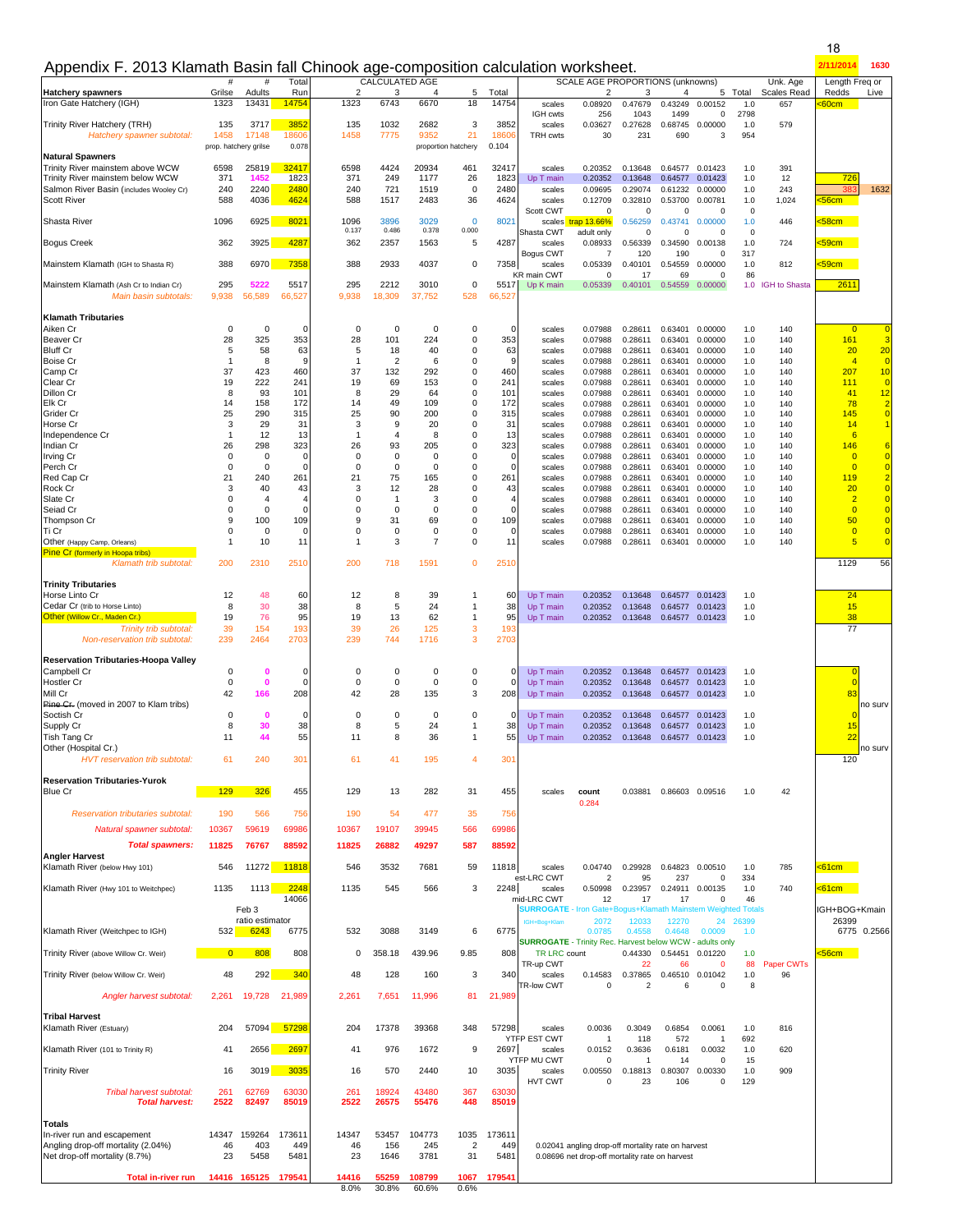|                                                    |           |         | AGE    |           | Total   | Total   |
|----------------------------------------------------|-----------|---------|--------|-----------|---------|---------|
| <b>Escapement &amp; Harvest</b>                    | 2         | 3       | 4      | 5         | Adults  | Run     |
|                                                    |           |         |        |           |         |         |
| <b>Hatchery Spawners</b>                           |           |         |        |           |         |         |
| Iron Gate Hatchery (IGH)                           | 1,537     | 36,485  | 1,992  | 0         | 38,478  | 40,015  |
| Trinity River Hatchery (TRH)                       | 92        | 14,965  | 2,494  | 2         | 17,461  | 17,553  |
| <b>Hatchery Spawner subtotal</b>                   | 1,629     | 51,450  | 4,486  | 2         | 55,939  | 57,568  |
|                                                    |           |         |        |           |         |         |
| <b>Natural Spawners</b>                            |           |         |        |           |         |         |
| Salmon River Basin                                 | 829       | 2,633   | 925    | 4         | 3,561   | 4,390   |
| <b>Scott River Basin</b>                           | 1,783     | 5,608   | 1,938  | 23        | 7,569   | 9,352   |
| Shasta River Basin                                 | 1,944     | 27,598  | 2      | 0         | 27,600  | 29,544  |
| Bogus Creek Basin                                  | 839       | 11,390  | 403    | 0         | 11,792  | 12,631  |
| Klamath River mainstem (IGH to Shasta R)           | 1156      | 10379   | 1091   | 0         | 11,469  | 12,625  |
| Klamath River mainstem (Shasta R to Indian Cr)     | 703       | 6153    | 627    | 0         | 6,780   | 7,483   |
| Klamath Tributaries (above Trinity River)          | 629       | 2,813   | 441    | 0         | 3,254   | 3,883   |
| <b>Blue Creek</b>                                  | 406       | 329     | 393    | <u>39</u> | 761     | 1,167   |
| <b>Klamath Basin subtotal</b>                      | 8,289     | 66,903  | 5,820  | 66        | 72,786  | 81,075  |
| Trinity River (mainstem above WCW)                 | 7,152     | 35,623  | 11,573 | 127       | 47,323  | 54,475  |
| Trinity River (mainstem below WCW)                 | 90        | 450     | 146    | 2         | 598     | 688     |
| Trinity Tributaries (above Reservation; below WCW) | 79        | 391     | 127    | 1         | 520     | 599     |
| Hoopa Reservation tributaries                      | <u>48</u> | 238     | 77     | 1         | 316     | 364     |
| <b>Trinity Basin subtotal</b>                      | 7,369     | 36,702  | 11,923 | 131       | 48,757  | 56,126  |
|                                                    |           |         |        |           |         |         |
| <b>Natural Spawners subtotal</b>                   | 15,658    | 103,605 | 17,743 | 197       | 121,543 | 137,201 |
|                                                    |           |         |        |           |         |         |
| <b>Total Spawner Escapement</b>                    | 17,287    | 155,055 | 22,229 | 199       | 177,482 | 194,769 |
|                                                    |           |         |        |           |         |         |
| <b>Recreational Harvest</b>                        |           |         |        |           |         |         |
| Klamath River (below Hwy 101 bridge)               | 382       | 2,132   | 539    | 25        | 2,696   | 3,078   |
| Klamath River (Hwy 101 to Weitchpec)               | 3,183     | 4,512   | 633    | 30        | 5,174   | 8,357   |
| Klamath River (Weitchpec to IGH)                   | 243       | 3,812   | 155    | 0         | 3,967   | 4,210   |
| Trinity River Basin (above WCW)                    | 43        | 1,289   | 306    | 0         | 1,595   | 1,638   |
| Trinity River Basin (below WCW)                    | 24        | 359     | 85     | 0         | 444     | 468     |
| <b>Subtotals</b>                                   | 3,875     | 12,104  | 1,718  | 55        | 13,876  | 17,751  |
|                                                    |           |         |        |           |         |         |
| <b>Tribal Harvest</b>                              |           |         |        |           |         |         |
| Klamath River (below Hwy 101)                      | 68        | 65,397  | 20,767 | 1,583     | 87,747  | 87,815  |
| Klamath River (Hwy 101 to Trinity mouth)           | 54        | 2,228   | 1,168  | 98        | 3,494   | 3,548   |
| Trinity River (Hoopa Reservation)                  | 55        | 2,784   | 1,350  | 11        | 4,145   | 4,200   |
| <b>Subtotals</b>                                   | 177       | 70,409  | 23,285 | 1,692     | 95,386  | 95,563  |
| <b>Total Harvest</b>                               | 4,052     | 82,513  | 25,003 | 1,747     | 109,262 | 113,314 |
|                                                    |           |         |        |           |         |         |
| <b>Totals</b>                                      |           |         |        |           |         |         |
| Harvest and Escapement                             | 21,339    | 237,568 | 47,232 | 1,946     | 286,744 | 308,083 |
| Recreational Angling Dropoff Mortality 2.04%       | 79        | 247     | 35     | 1         | 283     | 362     |
| Tribal Net Dropoff Mortality 8.7%                  | 15        | 6,123   | 2,025  | 147       | 8,295   | 8,310   |
| <b>Total River Run</b>                             | 21,433    | 243,938 | 49,292 | 2,092     | 295,322 | 316,755 |

# Appendix G. Final age composition of the 2012 Klamath Basin fall Chinook run (03/03/14).